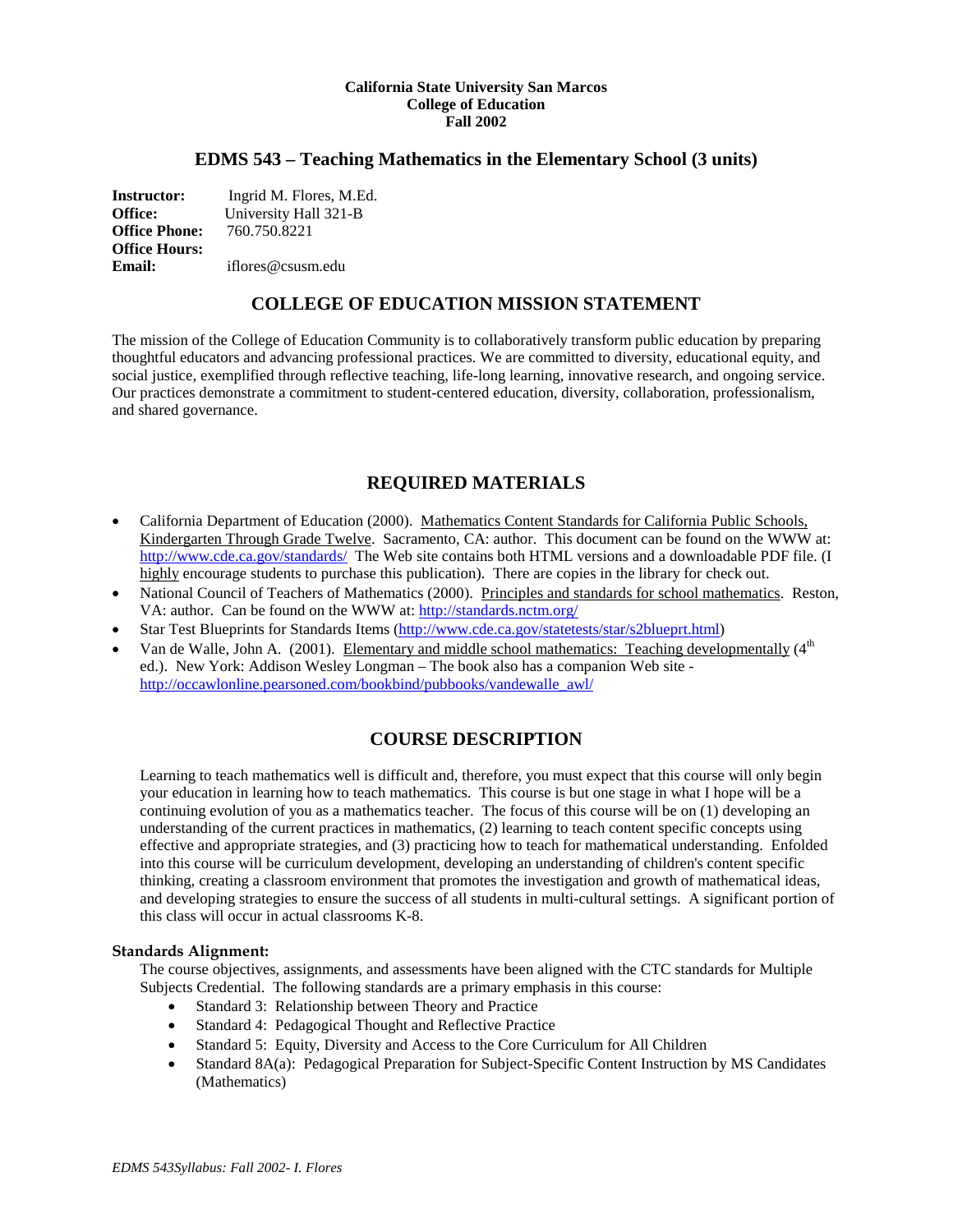### **Teacher Performance Expectation (TPE) Competencies:**

This course is designed to help teachers seeking the Multiple Subjects Credential to develop the skills, knowledge, and attitudes necessary to assist schools and district in implementing an effective program for all students. The successful candidate will be able to merge theory and practice in order to realize a comprehensive and extensive educational program for all students. The following TPE's are addressed in this course:

### Primary Emphasis:

- TPE 1a-Subject Specific Pedagogical Skills for MS Teaching (Mathematics)
- TPE 2-Monitoring Student Learning During Instruction
- TPE 3-Interpretation and Use of Assessments
- TPE 4-Making Content Accessible
- TPE 6a-Developmentally Appropriate Practices in Grades K-3
- TPE 6b-Developmentally Appropriate Practices in Grades 4-8
- TPE 6d-Teaching Special Education Populations in General Education Environments
- TPE 8-Learning About Students

### Secondary Emphasis:

- TPE 5-Student Engagement
- TPE 6d-Developmentally Appropriate Practices for Special Education
- TPE 7-Teaching English Learners
- TPE 9-Instructional Planning
- TPE 10-Instructional Time
- TPE 11-Social Environment
- TPE 13-Professional Growth
- TPE 14-Educational Technology

# **ASSIGNMENTS**

Detailed assignment sheets (course packet) will be provided for every assignment below. The assignment sheets and the course calendar are attached to this syllabus.

### **Reading Reflections**

(20%) - Each week students will write a "meaningful" reflection on the material assigned to be read for that week. These reflections should be one page in length (use an "11" font, spacing of 1.5, with **only**  your name and class session number as a heading ), and should clearly articulate your thoughts **on the assigned readings** and how you plan to apply what you learned from the articles as a teacher in the classroom. Please do not repeat verbatim from the readings.

### **Student Interviews (Critical Assessment Task – CATs)**

(20%) - You and one of your classmates will conduct a series of four different student interviews based on questions provided in class. For each interview, you will pose mathematical problems to any one student at a predetermined grade level. The purpose is to get you to begin thinking about students' mathematical understanding, to learn how to effectively pose questions and interpret the meaning of students' answers, and to provide you with an opportunity to interact with students.

### **Mathematical Resources & Lesson (Critical Assessment Task – CATs)**

(35%)– Working in small groups, your team will first compile resources on a predetermined mathematical topic (20%) and then design a lesson that you will present to our class as if we were your students (15%). The purpose of this activity is to help you learn how to design effective mathematical activities, to provide you with an opportunity to begin compiling mathematical resources, and to provide an opportunity for you to practice teaching mathematics.

### **Curriculum Assignment (Critical Assessment Task – CATs)**

(20%)– Students will review the mathematics curriculum currently being used in your classroom (e.g., a textbook) at one grade level and write a short paper that investigates the curriculum alignment with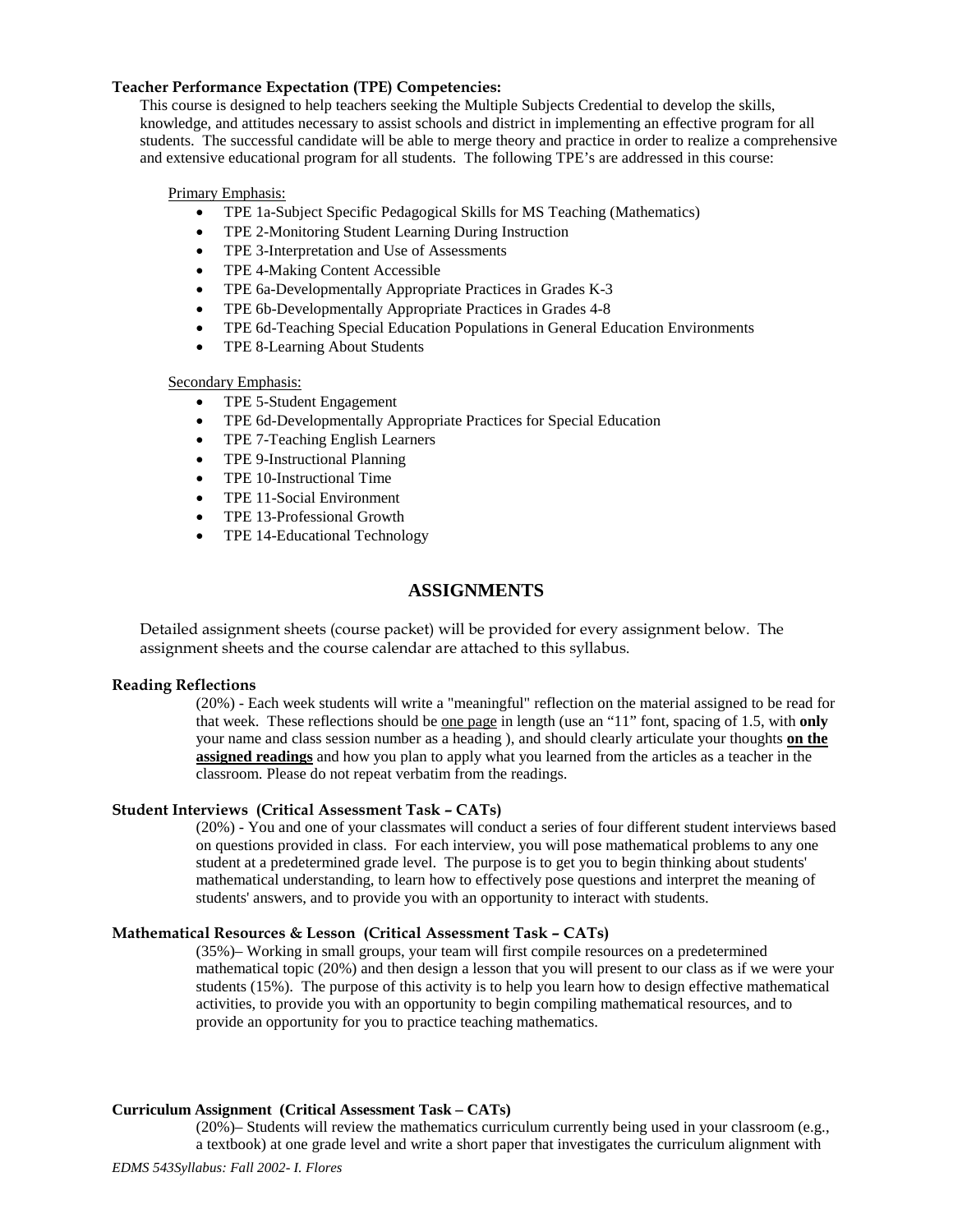the CA Content Standards and current high stakes assessments. Students will also provide their general thoughts and concerns related to the curriculum (e.g., how the curriculum might need to be altered to make strong connections between mathematical concepts and procedures).

**Active Participation and Collaboration (5%) –** Defined as **actively** engaging in **all** class discussions and activities, students will be evaluated daily. A positive attitude is also part of the criteria for this definition.

#### **Assignment details and scoring rubrics will be distributed in class for each key assignment described above.**

# **INFUSED COMPETENCIES**

### **CLAD**

In 1992, the College of Education voted to infuse Cross-cultural, Language and Academic Development (CLAD) competencies across the curriculum. The CLAD competencies are attached to the syllabus and the competencies covered in this course are highlighted.

# **Authorization to Teach English Learners**

This credential program has been specifically designed to prepare teachers for the diversity of languages often encountered in California public school classrooms. The authorization to teach English learners is met through the infusion of content and experiences within the credential program, as well as additional coursework. Students successfully completing this program receive a credential with authorization to teach English learners

### **Special Education**

Consistent with the intent to offer a seamless teaching credential in the College of Education, this course will demonstrate the collaborative infusion of special education competencies that reflect inclusive educational practices.

### **Technology**

This course infuses technology competencies to prepare our candidates to use technologies, emphasizing their use in both teaching practice and student learning.

# **ATTENDANCE POLICY**

The attendance policy of the College of Education: Due to the dynamic and interactive nature of courses in the COE, all students are expected to attend all classes and participate actively. At a minimum, students must attend more than 80% of class time, or s/he may not receive a passing grade for the course at the discretion of the instructor. If you miss two class sessions or are late (or leave early) more than three sessions, you cannot receive a grade of "A". If you miss three class sessions, your highest possible grade is a "C+". Should you have extenuating circumstances, contact the instructor as soon as possible. Please discuss with me any extenuating circumstances that will cause you to miss class prior to your absence. Attendance will be taken at each class session. Furthermore, grades on assignments turned in late will be lowered unless **prior arrangements** have been made with the instructor.

# **PLAGIARISM AND CHEATING**

Please be sure to read and understand the university policy on plagiarism and cheating, as it will be strictly enforced. Academic dishonestly will not be tolerated and will result in a failing grade for this course and will be reported to the University.

# **Students with Disabilities Requiring Reasonable Accommodations**

Students are approved for services through the Disabled Student Services Office (DSS). This office is located in Craven Hall 5205 and can be contacted by phone (760) 750-4905, or TTY (760) 750-4909. Students authorized by DSS to receive reasonable accommodations should meet with their instructor during office hours or, in order to ensure confidentiality, in a more private setting.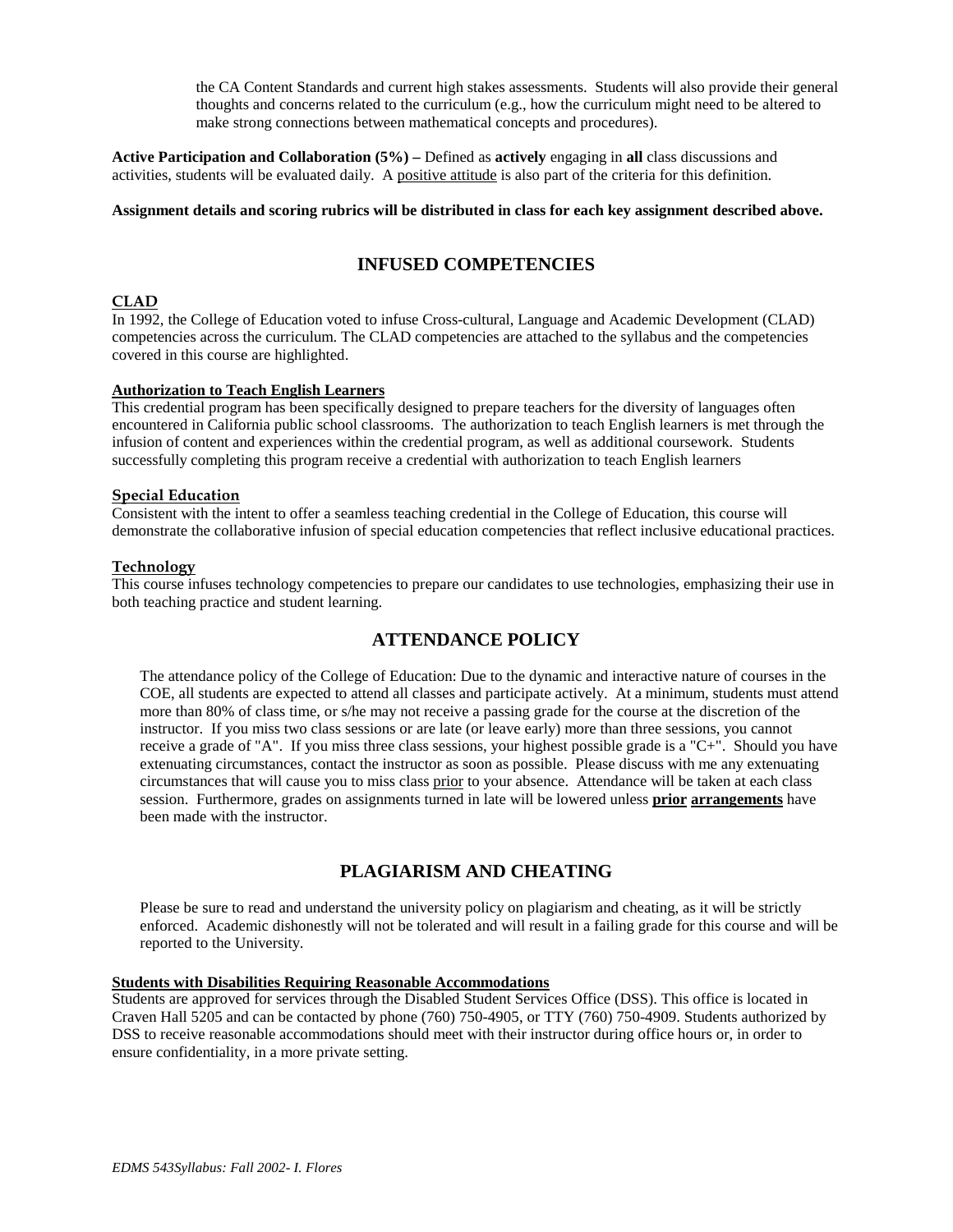**GRADING SCALE:** Grades for this course will be based on the following grading scale:

 A.................. 93% - 100 % A-……………90% - 92% B+…………. 88% - 89% B.................. 83% - 87 % B-……….. 80% - 82% C+…………. 78% - 79% C.................. 73% - 77 % C-…………... 70% - 72%

**Remember! You are required to maintain a B average (3.0 GPA) in your teacher education courses to receive a teaching credential in the State of California.**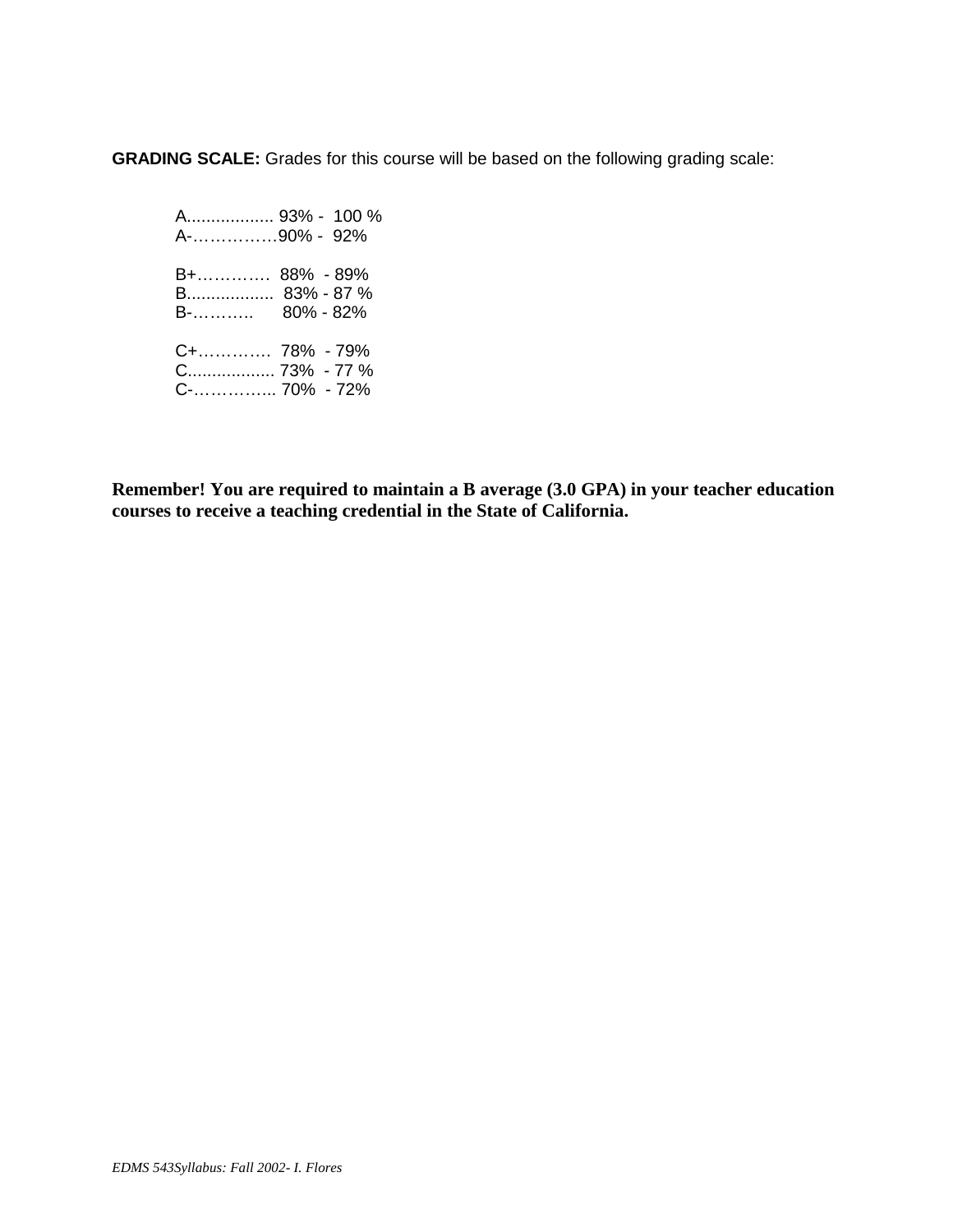| <b>TEST 1: LANGUAGE</b>                                                                                                                 | <b>TEST 2: METHODOLOGY</b>                                                                | <b>TEST 3:</b>                                                                                          |
|-----------------------------------------------------------------------------------------------------------------------------------------|-------------------------------------------------------------------------------------------|---------------------------------------------------------------------------------------------------------|
| <b>STRUCTURE</b>                                                                                                                        | OF BILINGUAL, ENGLISH                                                                     | <b>CULTURE</b>                                                                                          |
| <b>AND</b>                                                                                                                              | <b>LANGUAGE</b>                                                                           |                                                                                                         |
|                                                                                                                                         |                                                                                           | <b>AND</b>                                                                                              |
| <b>FIRST- AND SECOND-</b>                                                                                                               | DEVELOPMENT,                                                                              | <b>CULTURAL DIVERSITY</b>                                                                               |
| <b>LANGUAGE DEVELOPMENT</b>                                                                                                             | <b>AND</b>                                                                                |                                                                                                         |
|                                                                                                                                         | <b>CONTENT INSTRUCTION</b>                                                                |                                                                                                         |
| I. Language Structure and Use:<br><b>Universals and Differences</b><br>(including the structure of<br>English)                          | I. Theories and Methods of<br><b>Bilingual Education</b>                                  | I. The Nature of Culture                                                                                |
| A. The sound systems of language<br>(phonology)                                                                                         | A. Foundations                                                                            | A. Definitions of culture                                                                               |
| <b>B.</b> Word formation (morphology) *                                                                                                 | <b>B.</b> Organizational models: What<br>works for whom?                                  | <b>B.</b> Perceptions of culture                                                                        |
| C. Syntax *                                                                                                                             | C. Instructional strategies *                                                             | C. Intragroup differences (e.g.,<br>ethnicity, race, generations, and<br>micro-cultures)                |
| D. Word meaning (semantics) *                                                                                                           | II. Theories and Methods for<br><b>Instruction In and Through</b><br><b>English</b>       | D. Physical geography and its<br>effects on culture                                                     |
| E. Language in context *                                                                                                                | A. Teacher delivery for both English<br>language development and<br>content instruction * | E. Cultural congruence                                                                                  |
| F. Written discourse *                                                                                                                  | <b>B.</b> Approaches with a focus on<br>English language development *                    | II. Manifestations of Culture:<br><b>Learning About Students</b>                                        |
| G. Oral discourse *                                                                                                                     | C. Approaches with a focus on<br>content area instruction<br>(specially designed academic | A. What teachers should learn<br>about their students *                                                 |
|                                                                                                                                         | instruction delivered in<br>English) *                                                    |                                                                                                         |
| H. Nonverbal communication *                                                                                                            | D. Working with paraprofessionals *                                                       | B. How teachers can learn about<br>their students *                                                     |
| II. Theories and Factors in First-<br>and Second-Language<br><b>Development</b>                                                         | III. Language and Content Area<br><b>Assessment</b>                                       | C. How teachers can use what<br>they learn about their students<br>(culturally responsive<br>pedagogy)* |
| A. Historical and current theories<br>and models of language analysis<br>that have implications for second-<br>language development and | A. Purpose                                                                                | <b>III. Cultural Contact</b>                                                                            |
| pedagogy<br><b>B.</b> Psychological factors affecting<br>first- and second-language<br>development                                      | B. Methods *                                                                              | A. Concepts of cultural contact                                                                         |
| C. Socio-cultural factors affecting<br>first- and second-language<br>development                                                        | C. State mandates                                                                         | <b>B.</b> Stages of individual cultural<br>contact                                                      |
| D. Pedagogical factors affecting<br>first- and second-language<br>development *<br>E. Political factors affecting first- and            | D. Limitations of assessment *                                                            | C. The dynamics of prejudice                                                                            |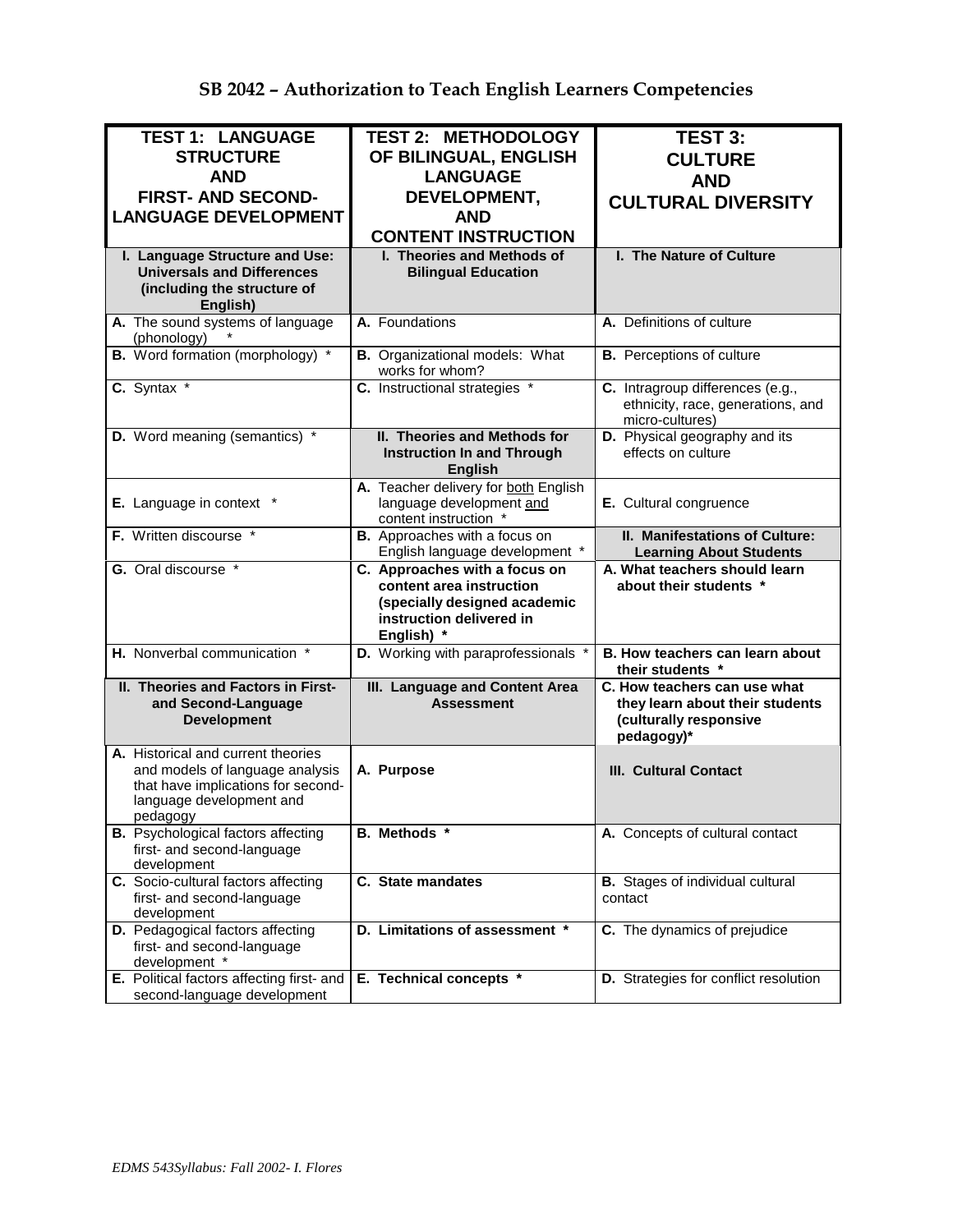# **Curriculum Assignment**

EDMS 543: Fall 2002

# **Purpose**

The purpose of this assignment is to simulate the experience you will have as a first year teacher in analyzing the materials provided to you by the school district. After completion of this activity, you should be able to articulate the strengths and weaknesses of the programs shared within your grade level group in terms of: (1) the extent to which they address the California Content Standards for Mathematics; and (2) how well they develop student mathematical thinking. Additionally, you should be able to make a plan for what you are going to do to remedy the weaknesses in the program.

# **Steps to Completion**

- 1. Make arrangements with your master teacher or school library media specialist to obtain a copy of the Teacher's Manual to the program currently being used by the school district for your grade level. If you are currently under Emergency Contract, use your own teaching manual. If you do not have access to a classroom, first be creative about obtaining a teacher's manual. If all else fails, ask me for assistance.
- 2. Either download or obtain a copy of the California Content Standards in Mathematics for your grade level only. You may download the standards wither from www.cde.ca.gov or score.kings.k12.ca.us. As of fall, 2000, the SCORE site has a feature called, "Standards Matrix – Easy Access to Standards. Through this feature, you can easily print a PDF of your grade level standards.
- 3. Create a table in your word processor such as the one below on which you:
	- a. List the standards for your grade level,
	- b. Note in the program where the given standard is covered including personal notes about the extent to which the standard has been addressed and supports the development of student thinking, and
	- c. Rate the program's coverage of the standard by the scale listed below the example.

|                                     | Grade: 2         |               |
|-------------------------------------|------------------|---------------|
| <b>STANDARD</b>                     | PROGRAM LOCATION | <b>RATING</b> |
| 1.0 Students understand the         |                  |               |
| relationship between numbers,       |                  |               |
| quantities, and place value in      |                  |               |
| whole numbers up to 1000            |                  |               |
| 1.1 Count, read, write each place   |                  |               |
| value                               |                  |               |
| 1.2 Order and compare using $\lt$ , |                  |               |
| $=$ , $>$                           |                  |               |

# **EXAMPLE**

PROGRAM TITLE: *Scott Foresman*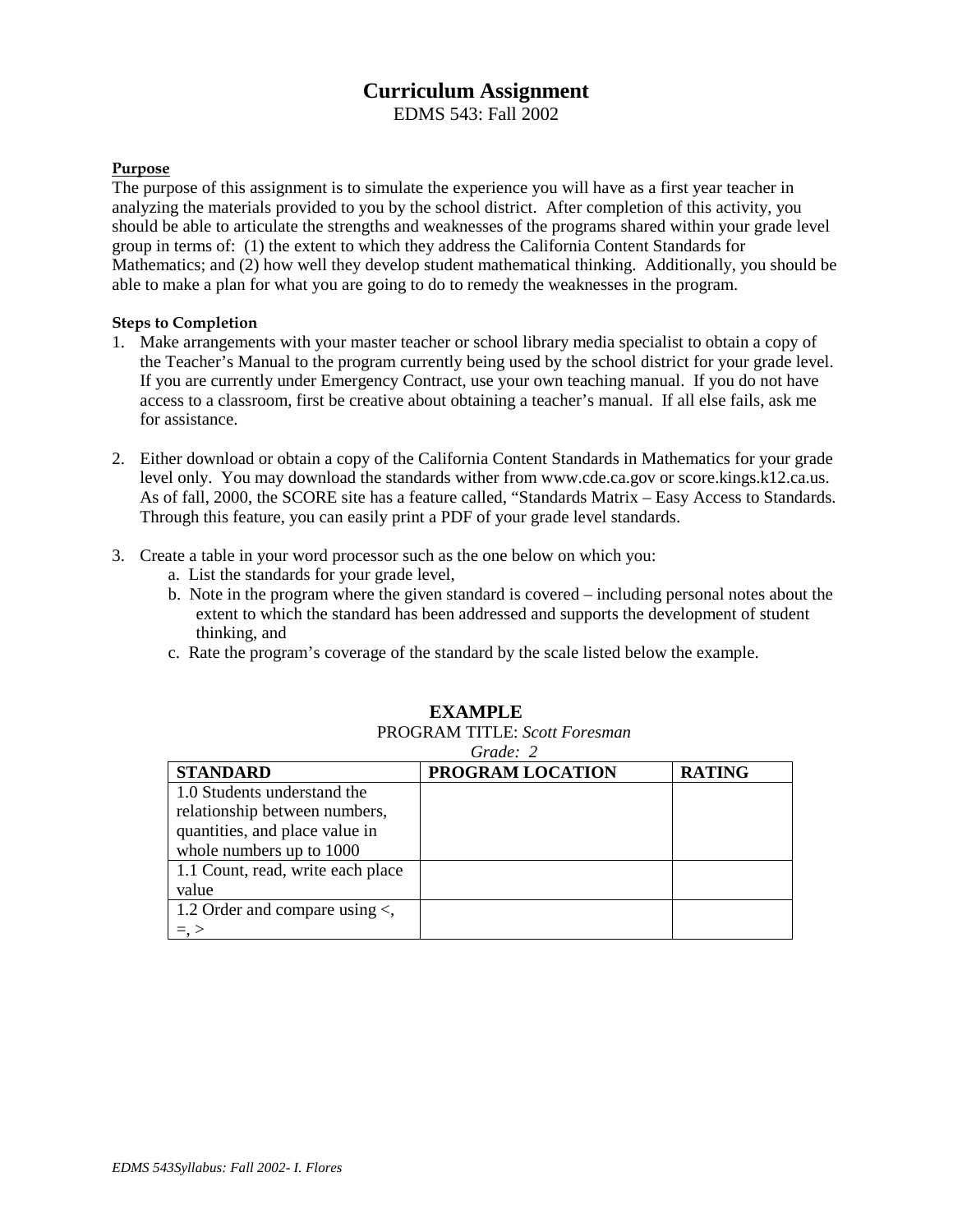Rate the program's coverage on the following scale:

- $0 =$ Standard not addressed
- $1 =$  Standard is poorly developed and addressed
- $2 =$  Meets standard with moderate coverage but needs more
- $3$  = Meets standard with appropriate coverage
- $* =$  Exceeds grade level standards
- 4. Conclude your tabled list with an analysis of the weaknesses of the program that you consider will require you to search for additional resources or adjust instruction to meet your students' needs. Be sure to think about what you have learned about creating high quality mathematics learning experiences that develop students' mathematical understanding. Consider yourself the instructional decision-maker for your students!
- 5. Following your analysis include a reflection on this individual portion of the assignment. What was valuable? What are your commendations, comments, and concerns?
- 6. Schedule a meeting with the others in your grade level group. Share your results and compare programs. At the conclusion of your discussion, complete a quick-write on your discussion. What did you learn? How fruitful was the discussion? Attach the quick-write to your analysis.

### **Suggestions**

- 1. It is tempting to sit with others who have the same program to analyze as you. It is natural to want to "divide and conquer" the task. However, you are the teacher who must know about the program you are required to teach. Don't cheat yourself. Go through the exercise on your own first.
- 2. When you set your meeting time, agree that everyone will come to the meeting prepared with the analysis in at least draft form for the essential discussion to be completed for the benefit of all.
- 3. Structure the time you are going to allocate to the discussion. It may be a waste of your time to randomly share. Try starting as a round robin progressing standard by standard. Structure your time to help everyone understand the organization and expectations of each program. The program being shared by your colleague may be the one you are teaching next year. Listen carefully!

### **Assessment**

This experience accounts for 20% of your grade in this course. Take the time to do a careful job. You will be assessed using the generic 5-point rubric on the extent to which your work addresses each of the following areas:

- 1. Quality of document submitted. Including asking, "Did you follow the directions for the elements of the assignment?"
- 2. Quality and completeness of the analysis of the mathematics program in comparison to the standards.
- 3. Quality and completeness of the discussion of the weaknesses of the program
- 4. Depth of reflections both the individual reflection and the group process experience quick-write.

### **Checklist for Document**

- \_\_\_Standards analysis table
- \_\_\_Analysis of program weaknesses
- \_\_\_Reflection on individual experience
	- **\_\_\_**Quick-Write reflection on group experience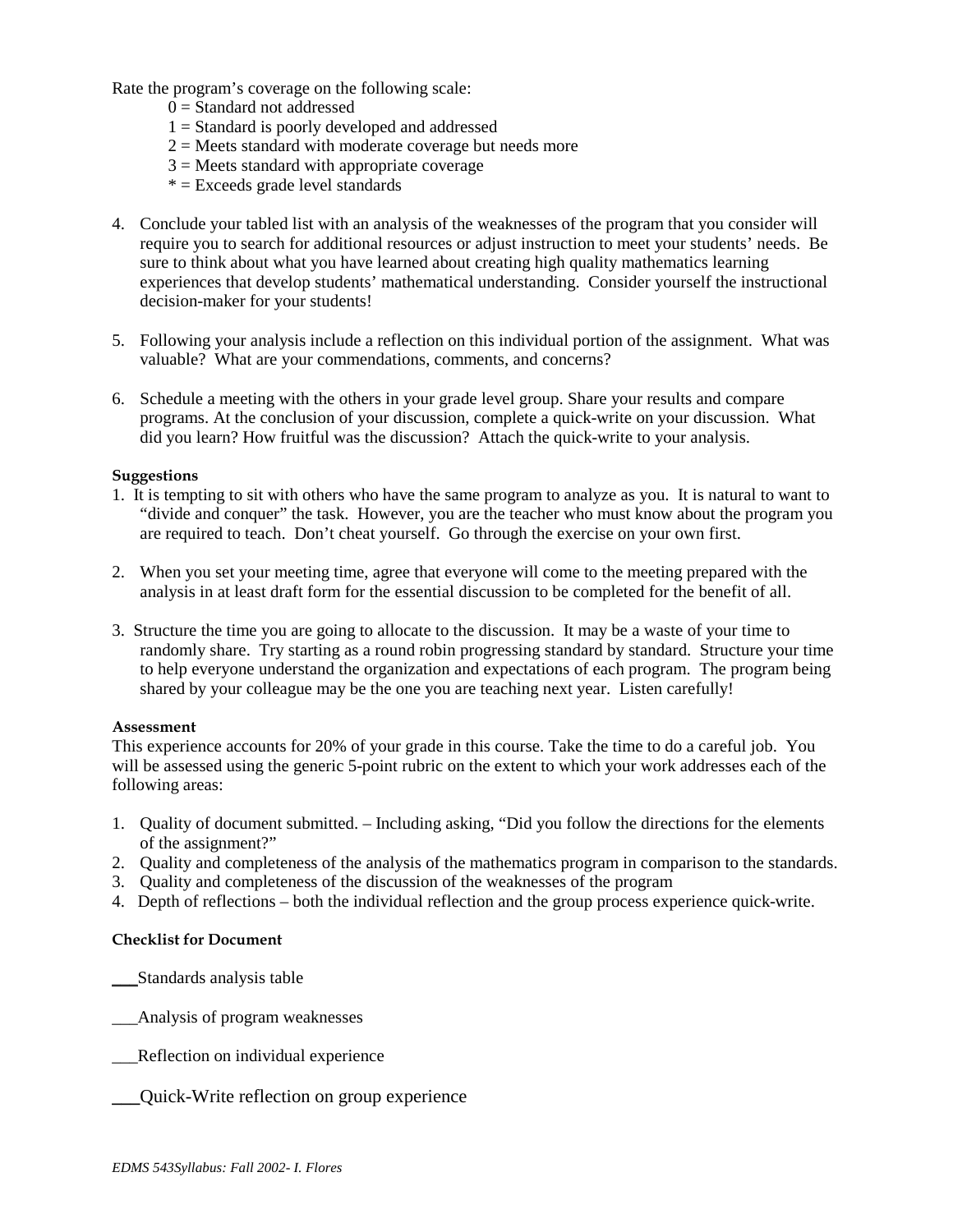# **STUDENT INTERVIEWS GRADING RUBRIC: EDMS 543**

# **How are the interview reflections to be completed?**

For each of four interviews, write a meaningful reflection (no more than 2 pages) on:

- 1) the interview process and the results of your interview, as well as
- 2) specific, prescriptive recommendations that you would give your interviewee in light of his/her current level of mathematical understanding. Develop the reflection with an eye to helping your interviewee in terms of making effective instructional decisions for him/her.

Although the reflection should not exceed two pages, it **mus**t answer the following two questions:

- 1. **What specifically did you learn about this child's mathematical understanding?** You should provide ample evidence of knowledge gained from this experience. Be very specific about what it is that your interviewee understands or does not understand and how he/she demonstrated this understanding/lack of understanding.
- 2. **What specifically would you do for this child if you were his/her teacher?** This part of the reflection is clearly related to what was learned about the child by way of the interview. Be very specific and clear about what you would recommend as a follow-up.

# **For specific details on both of these two discussion points, please refer to "Student Interviewing Guidelines" in your course packet.**

• **As you format your reflection, please bullet the two questions above you are responding to very clearly***.*

### **How are the assignments assessed?**

Each interview will be assessed using a generic 5-point scoring rubric and should:

- reflect good depth of understanding of the child's current mathematical level based on the interview problems.
- give specific and clear instructional recommendations for the child.
- be free of grammatical or typographical errors.
- be word processed
- 5 Reflection shows good depth of understanding as well as clear, specific recommendations. The reflection is free of grammatical or typographical errors. Both sections reflect the criteria stated above.
- 4 Reflection shows general depth of understanding and clear, specific recommendations. There may be a very minor grammatical or typographical error. One of the sections is slightly weak on one of the criteria listed above.
- 3 Reflection shows moderate depth of understanding and recommendations are adequate. There may be few grammatical or typographical errors. Both sections are slightly weak or one is very weak.
- 2 Reflection shows little depth of understanding and recommendations are not specific and clear. There may be considerable grammatical or typographical errors. Both sections are substantially weak.
- 1 An attempt at a reflection was submitted. Your name is on the paper.
- 0 No assignment was turned in.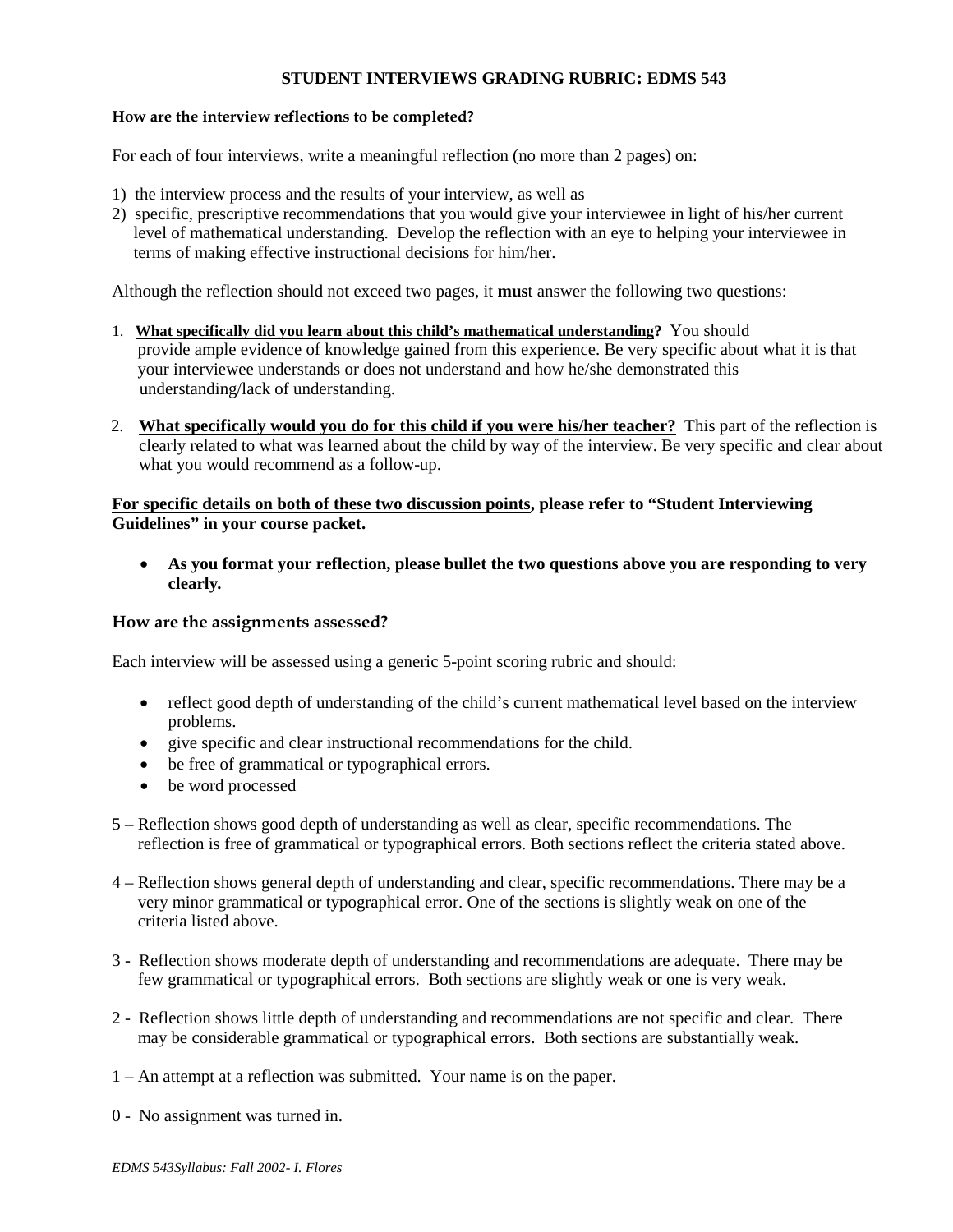# **WEEKLY READINGS GRADING RUBRIC: EDMS 543**

### **How are the weekly assignments that are readings to be completed?**

Write a meaningful one-page reflection on the assigned reading(s) for the week. Develop that reflection with an eye to demonstrating that you both read and understood the reading(s). Do not quote the article(s). Paraphrase and critically analyze only. If there is more than one article for an assigned weekly reading, weave the ideas all the articles contained in into your one-page reflection. Do not write a separate reflection for each article! Occasionally a reading may assigned from a source other than the course textbook.

Although the reflection should not exceed one page, it **mus**t answer the following two questions:

- 1. **What did I learn from the reading(s)?** This paragraph is in your own words and is clearly written with distinct description of what you learned from the article(s). It provides ample evidence that you read and synthesized the material.
- 2. **How am I going to use what I learned in teaching children mathematics?** This paragraph is clearly related to what was learned in the article(s) to classroom practice. The relationship of the reading(s) to the classroom should be evident in the description of teaching practice, curriculum, classroom management, and/or developing students' mathematical thinking.
	- **As you format your reflection, please bullet the two questions above you are responding to very clearly***.*

## **How are the readings assignments assessed?**

The weekly assignments that are readings will be assessed using a generic 5-point scoring rubric and should:

- reflect good depth of understanding the MAIN ideas of the assigned material as well as application to the classroom.
- be free of grammatical or typographical errors.
- be word processed according to specific directions given in the course syllabus under "Weekly" Assignments".
- 5 Reflection shows good depth of understanding MAIN ideas as well as application to the classroom. The reflection is free of grammatical or typographical errors. Both sections reflect the criteria stated above.
- 4 Reflection shows general depth of understanding MAIN ideas and application to the classroom. There may be a very minor grammatical or typographical error. One of the sections is slightly weak on one of the criteria listed above.

3 – Reflection shows moderate depth of understanding Main ideas and application to the classroom. There may

be few grammatical or typographical errors. Both sections are slightly weak or one is very weak.

- 2 Reflection shows little depth of understanding Main ideas and application to the classroom. There may be considerable grammatical or typographical errors. Both sections are substantially weak.
- 1 An attempt at a reflection was submitted. Your name is on the paper.
- 0 No assignment was turned in.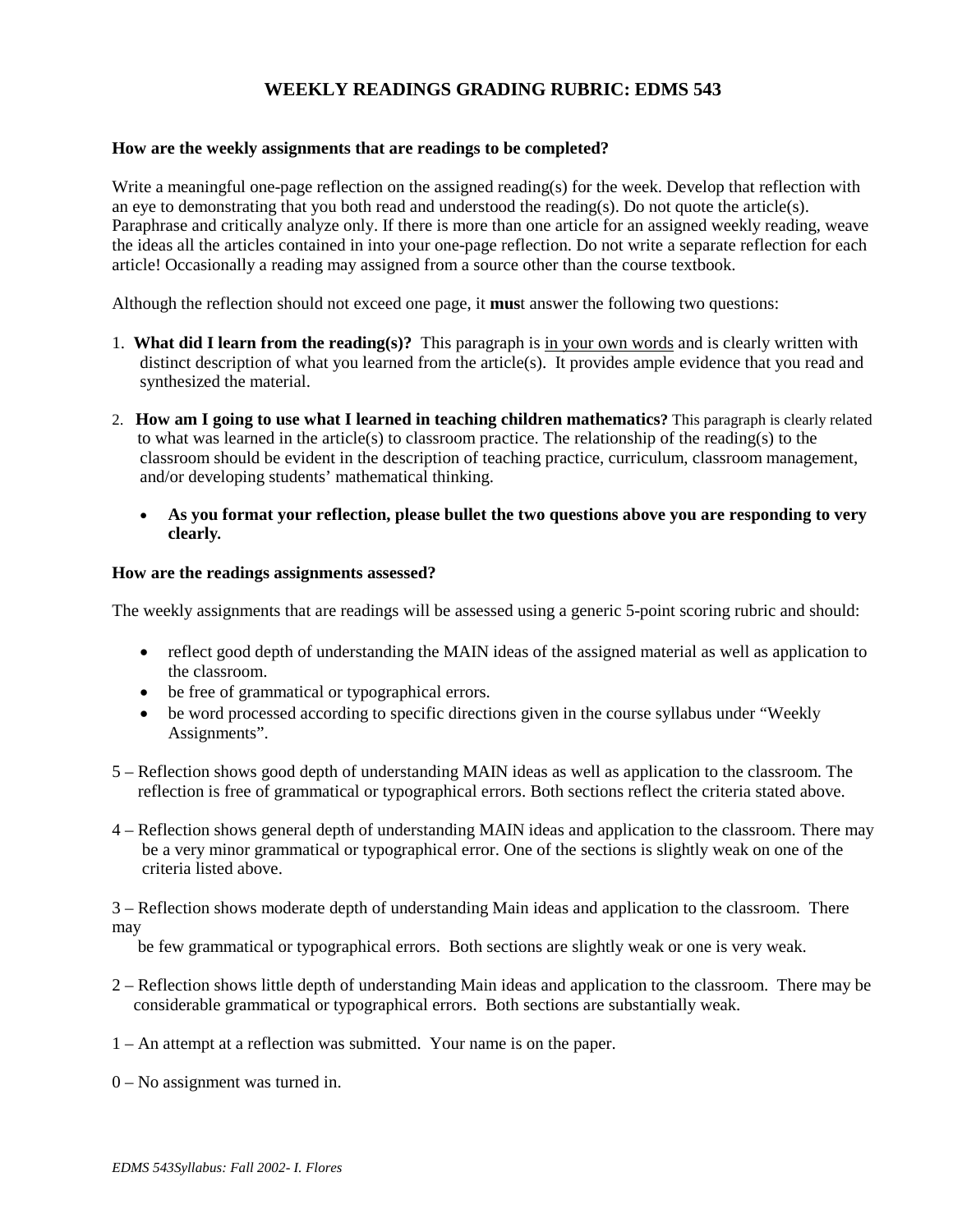### **STUDENT INTERVIEWING GUIDLINES** EDMS 543 – Fall 2002

These assignments are designed to give you an opportunity to focus on a single child's thinking about mathematics. It will also help you to improve your use of inquiry for assessment purposes and to better understand elementary level students with different understandings.

I recommend that you have a partner for interviewing. **One** partner would be especially helpful for note-taking and additional insights into the child's thinking. As a pair, you would interview one child. Each person would then be responsible for writing up his/her own follow-up reflection. Papers should be submitted together, along with the student work (no names on the work, please).

Interviews will be directed toward primary (K-2) or upper elementary (3-5) students. Therefore, if possible, students who are observing/student teaching in a K-2 classroom might want to pair with a student observing/ student teaching in a 3-5 classroom in order to be able to access students in these grade bands.

**Be aware that each interview option is grade band specific and your interviewee should be in that grade range. Also, choose only one interview option within each of options #2, #3, and #4. Interview #1 is non-optional. By the end of the course, you should have turned in 4 interviews.**

# **Prior to the interview**

- You should arrange with a teacher (or parent of a child you know) to interview one child for 20- 30 minutes in a quiet place outside of the classroom, if possible (or at his/her home).
- Ask the teacher (or parent) what manipulatives the child has experience using and see if it is possible to have these materials available during the interview. You will always want paper and pencil and the appropriate manipulatives for each interview. Be considerate of the type of manipulative you give the child for each interview. For example, you would not want to give the child marbles as the manipulative if the interview questions deal with "pizza". Or you would not want to give the child coins if the interview questions deal with sharing cookies. **Do not give food items such as gum, cookies or candy for manipulatives, as these may be distracting to the child as well as prohibited in his/her diet. You can, however, make construction paper cut-outs of these items if they are referred to in the interview questions. Be creative and discriminating about manipulatives for each interview!**
- Develop a list of questions you may want to use if the child is not forthcoming with a response. For example, if the child says, "I just knew it", you might respond with, "What did you think about first?" or, "If you were helping a friend, how would you explain what you did?"

# **During the interview**

Work with the child individually. Begin the interview by informing the child that you will be giving him/her a series of math problems to solve and that you are interested in his/her thinking process and in the strategies s/he uses to solve these problems. Tell the child that s/he can solve the problems in any way s/he wants. Introduce the child to the manipulatives available and inform him/her that s/he may use them if s/he wishes.

1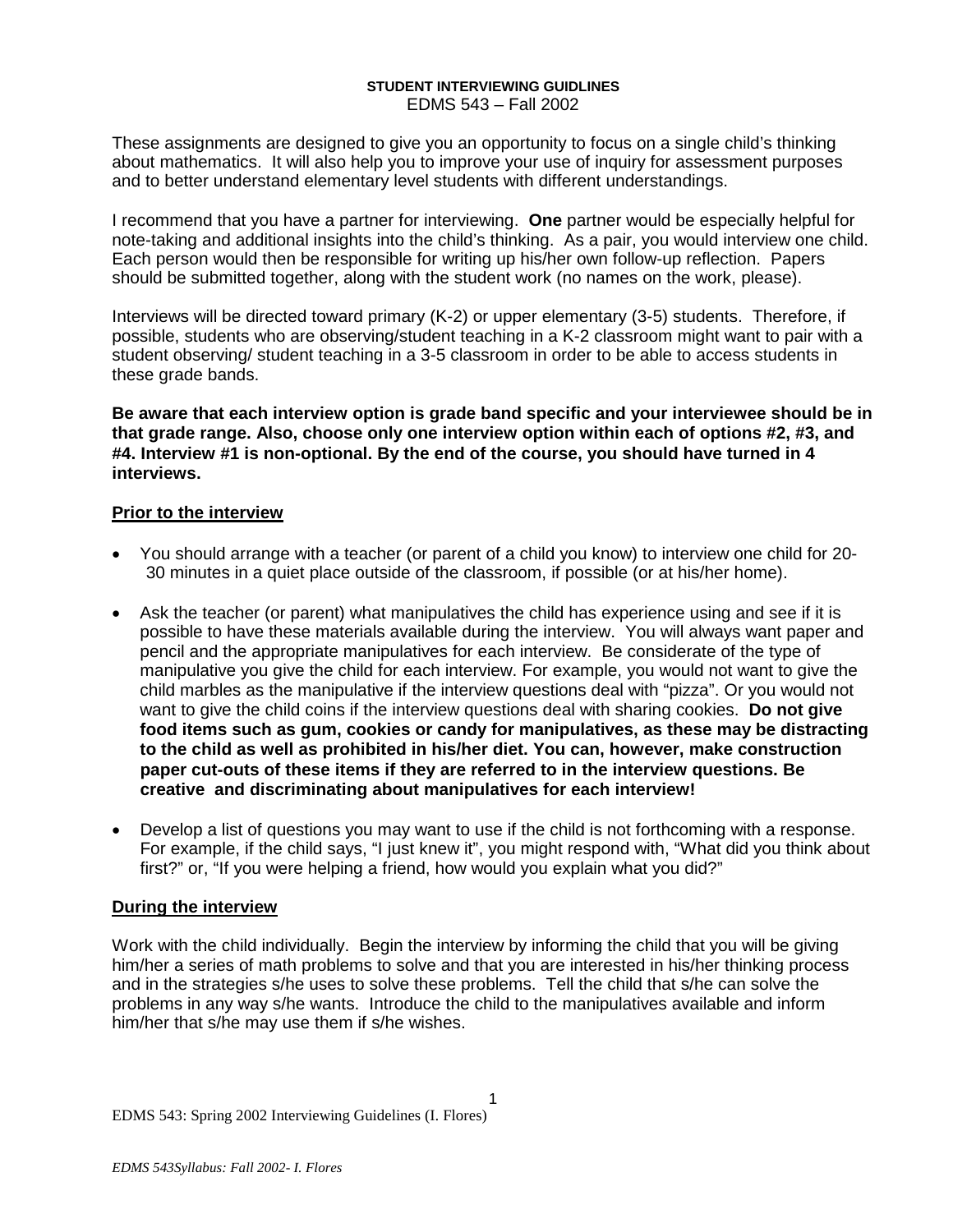You should provide the child with a written copy of each problem from the interviews you received in class--only give the child one written problem at a time (not the entire interview). Orally read each problem along with the child and provide him/her with sufficient time to complete each problem.

After the child answers each problem, you should ask a variety of probing questions that will help you to better understand the child's thinking and to assess his/her mathematical understanding. **You will want to note the questions you ask and the child's responses,** and it may be necessary to ask the child to wait while you are writing--it is OK to ask the child to wait. **You should not tape-record/video-tape the interview without parental permission.**

# **During the interview, be sure to consider the following:**

- The best thing you can be is genuinely curious. Remember, the point of the interview is to discover how the child thinks--**NOT** to guide the child to the correct answer.
- Be careful to respond similarly to correct and incorrect answers. Be curious about all solution strategies-not just the ones leading to incorrect solutions.
- Your primary role is to listen. Make sure you allow enough "wait time"--children need time to think before answering.
- **THE FOLLOWING STRATEGIES ARE RECOMMENDED TO PRESERVE THE DIGNITY OF THE LEARNER:**
	- 1. Attempt to first find out if the child can solve a given problem on his/her own without support.
	- 2. If the child is having difficulty with a given problem, provide support such as saying "how might drawing a picture of this problem help you?" or "how might these manipulatives help you think through this problem?"<br>3. If after providing support the child
	- If after providing support the child is still unable to solve the problem, it is very important to provide the child with a follow-up question that still relates but that the child will be able to solve. This might entail making the numbers in the problem smaller or more manageable.

These strategies also provide you with determining if the child can solve the problem on his/her own, with support, or not at all, and the child still feels good about his/her ability.

If you end an interview early for any reason, be sure to discuss your reasoning in your write-up.

# **After the interview**

You (and your partner) should each write a reflection (with line spacing of 1.5 and no more than two pages in length) that includes a clear discussion on **each** of the two bulleted points under the "Grading" section that follows.

# **NOTE: PLEASE ANSWER THESE QUESTIONS THOROUGHLY!! FULL CREDIT WILL NOT BE GIVEN UNLESS BOTH QUESTIONS ARE ADDRESSED!!**

 $\mathfrak{D}$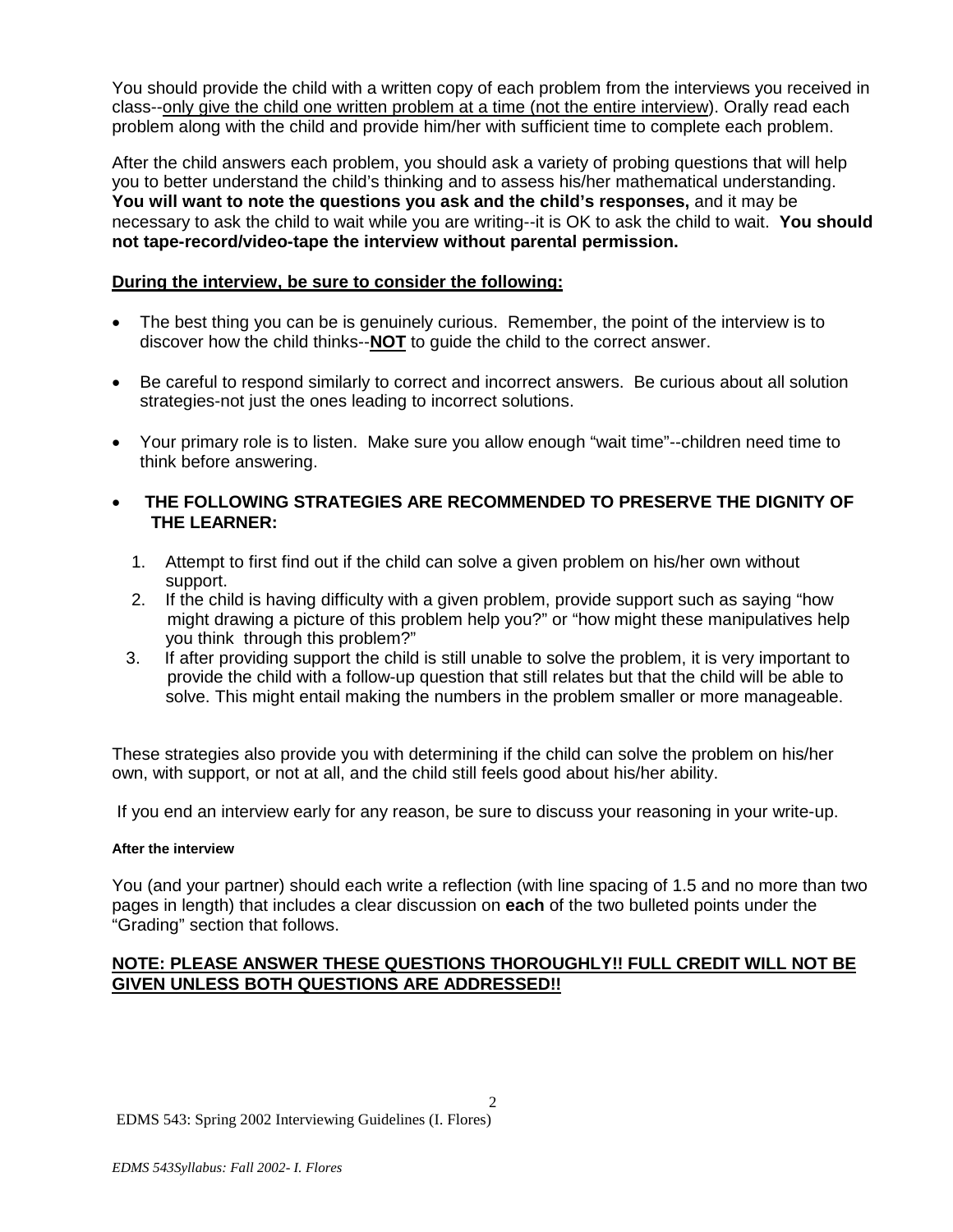# **Grading:**

Each interview will be graded according to a 5-point scoring rubric. **The grading rubric will detail and describe the grading criteria and levels 0 - 5**. Specifically, I will be looking for nicely written papers that clearly and specifically express what you learned about:

- What specifically did you learn about this child's mathematical understanding? Here you will want to make claims about the mathematics your student understands or doesn't understand. I am looking for more of an explanation than just your student could or couldn't solve a particular problem. You should briefly explain what the child said and did for each interview question.
- What specifically might you do for this child if you were his/her teacher? Here you might want to include discussions about such issues as curriculum, instructional strategies, etc. You **must** give at least 2 examples of problems or tasks you would give this child as a follow-up to your assessment of this child's current level of mathematical understanding in relation to the interview questions. For example, it is not enough to say that you would give your interviewee more fraction word problems, or would add manipulatives to this child's mathematical activities. Write out specific fraction word problems and the specific manipulative(s) you would use and in what context you would use them if these are your recommendations for your interviewee.

**\*NOTE:** When you turn in your write-up, you should also **include the child's written work** (if it exists) with the child's name removed. If it does not exist, please explain why. For all interviews, submit your reflection together with your partner's reflection and the child's work. Paper-clip (do not staple) this packet together.

**\*\*Interviews are due the class session that relates to the given content area in the interview (refer to syllabus).** 

3

**\*\*\*Please see me if you need clarification on any aspect of the interview assignments.**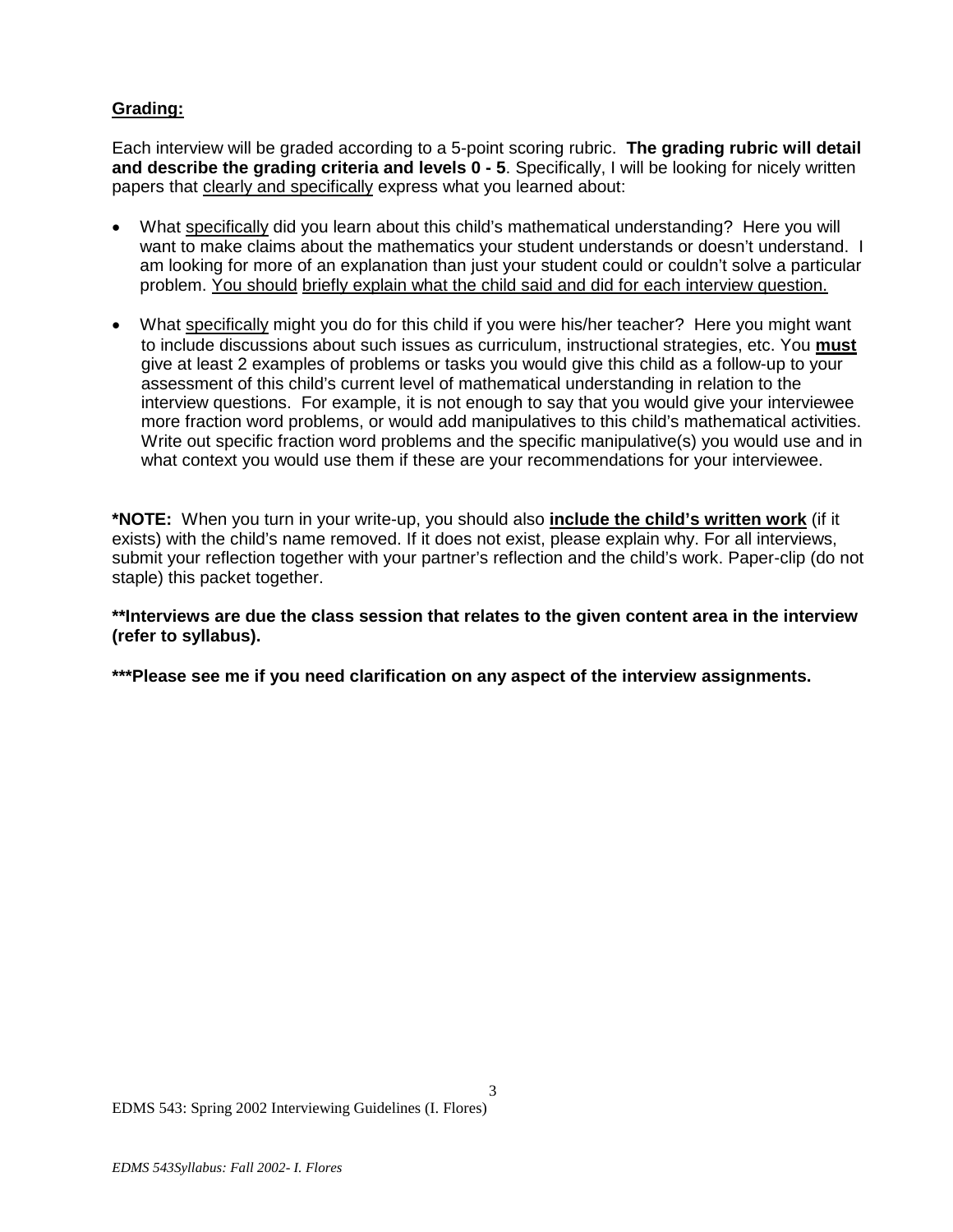# **CLASSROOM PRESENTATION GUIDELINES:**

EDMS 543 (Fall 2002)

## Purpose

The purpose of this activity is to assess your ability to create and teach a **reform-minded** mathematics lesson designed for a stated grade or grade-level span, e.g. K-2, 3-4, etc. (your choice). That is, students will participate in the design, construction, and presentation of a **reform-minded mathematical activity** which focuses on **children's mathematical thinking**. In class we will collectively determine some of the key elements to reform-minded teaching methods which enhance children's mathematical thinking. **For this assignment, your goal should be to merge theory and practice in order to enable students to understand a mathematical topic and make connections among ideas related to this topic. In addition, your activity should promote student engagement, curiosity, flexibility, and persistence in solving mathematical problems.**

Goals related to your participation in this activity include learning how to distinguish reform-minded lessons from traditional approaches, becoming acquainted with resources to support your teaching of mathematics and where to access those resources, and exploring the decision-making teachers experience when developing lessons for their students. You will be provided with an opportunity to practice teaching mathematics while you are learning about reform-minded mathematics in class. In addition, you will receive copies of your peers' lessons in an effort to begin a mathematics resource file.

# **Who?**

Students will work in small groups of approximately three individuals on a particular mathematical topic (options for topics and group member decisions will be determined in class Session #2).

Select a group you can easily meet with after/before class. It is often desirable to select people who bring different talents to a group. Sometimes it is necessary to determine who lives close to you, as you may decide that on occasion it is best to get together other than at the CSUSM campus. These suggestions may help your group in dividing the work equitably as well as take advantage of group members' expertise.

# **Plan of Action:**

When planning your activity, you should try to be **CREATIVE** while effectively incorporating the key components of the reform ideas into the activity. Your group should consider creating an integrated lesson that incorporates another content area such as language arts, social studies, science, etc. This integrated approach to teaching is very effective both in terms of student learning and classroom time considerations. **Warning:** Be careful not to lose sight of the mathematical issues in your fun activity!

### Your group should:

• Decide on a specific mathematical objective you want your students to learn. You must create a **unique activity** on which to base your lesson plan. It should not be taken directly from a textbook or any other

elementary mathematics resource. **It should be the group's original creation and design.** 

• Find an equitable way to divide up the work load so that everyone participates fully in the design and implementation of your activity. At the conclusion of your activity, you will each be asked to evaluate

 each group member's participation and contribution. In addition, your peers may assess your activity and make recommendations and comments on a scoring template.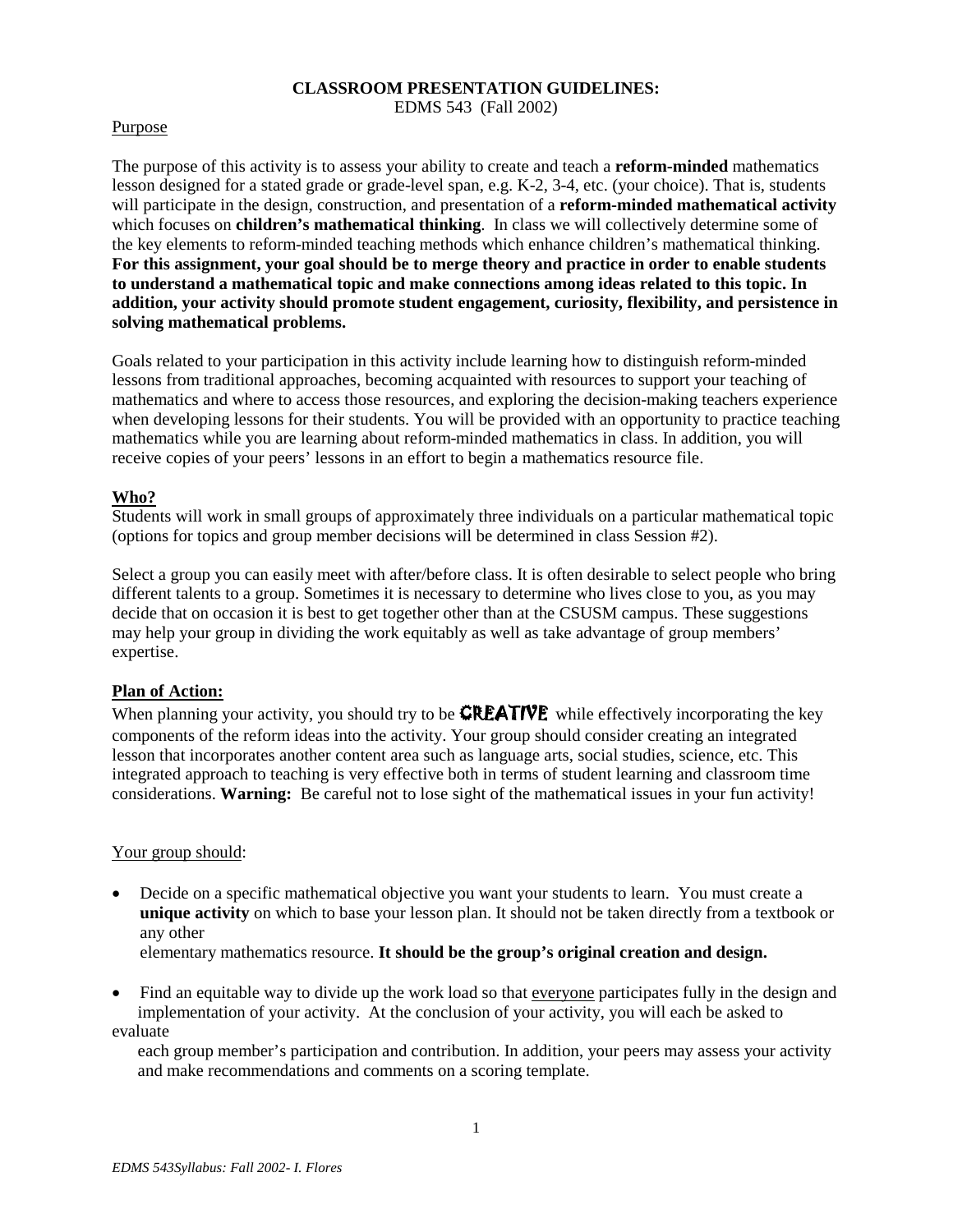- Be certain that your activity does not lose sight of your mathematical objective. Continually ask, "What will all students be able to learn from this activity?" The answer to this question should be in alignment with your objective.
- Make certain that your lesson is in concert with *The California Mathematics Content Standards* document. (You certainly need to make good use of this document when you design you lessons. As future educators, all your mathematics lessons **must** always align with these standards.)
- Meet with me <u>at least two weeks prior to the date of your presentation</u> (this is not to say that you can only meet once!). **Your group must decide on and set a date to meet with me for this purpose. This meeting can be either after class or during my office hours or by appointment.** One of the primary purposes of this meeting is to provide me with an opportunity to work with each of you on a more individual basis so that I can help you learn to design effective mathematical activities. Consulting with me in advance gives your group an advantage in knowing you are on the right path. Please feel free to discuss ideas with me at any time (I will be happy to provide you with ideas/suggestions after your have thought about the ideas on your own). I will expect you to have prepared ideas for your presentation and to show me some of the resources you have identified for your lesson plan packet during this meeting.
- Prepare and rehearse to feel comfortable teaching your lesson in advance so that you might modify your presentation based on what you learn from rehearsal. You should always keep in mind that your **lesson should be grade appropriate**. Furthermore, you will want to practice your activity with others so that you know how long the lesson will take. Since your audience (your peers) are often pre-occupied, stressed out and tired, you should make sure that your anticipatory set or introductory motivator is very good.

# **ABOUT INSTRUCTIONAL RESOURCES FOR YOUR LESSON TOPIC… (worth 20%)**

- Investigate what information is available that relates to your topic. **You are required to compile a thorough, effective list of such resources to demonstrate evidence that you are able to provide students with access to a balanced and comprehensive mathematics curriculum**. **A balanced program of mathematics instruction consists of interrelated components that promote and enhance student learning and understanding: conceptual understanding of the logic and structure of mathematics, problem-solving skills in mathematics, and computational and procedural mathematical skills. A balanced mathematics curriculum also purports to interrelate ideas and information within and across mathematics and other subject area.**
- For example, you might begin by investigating what the National Council of Teachers of Mathematics (NCTM) *Teaching Children Mathematics* or *Arithmetic Teacher* journals can offer in the way of providing you with suggestions. The CSUSM library carries *Teaching Children Mathematics* (look under the "mathematics" section of the journals rather than education). The NCTM also has numerous publications and resources that would be helpful to you as you design your activity. **Be certain to seek out other mathematics journals that would be relevant to your assignment.** You are also **required** do a thorough search on the **Internet** to locate other resources, including but not limited to, elementary mathematics journal articles related to your topic.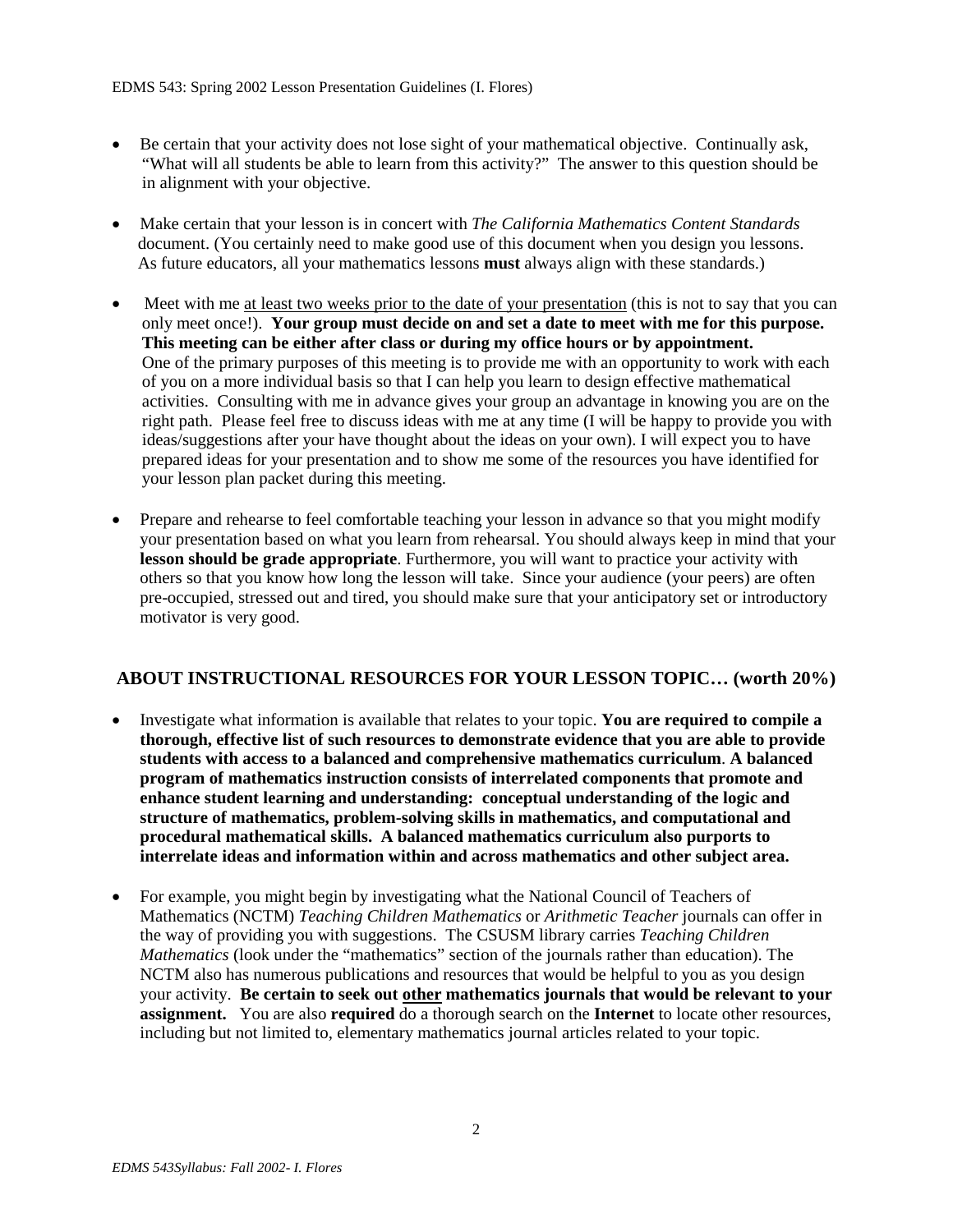- **Technology resources that may facilitate the teaching and learning process are also to be researched and analyzed.** These include but are not limited to relevant software, multimedia, computer-assisted instruction, and productivity and presentation tools. You may want to consult with your master teacher for ideas regarding technologies that would add value to teaching your elementary mathematics lesson.
- It is hoped that you will learn about and begin to use appropriate computer-based technology to facilitate the teaching and learning process. Your goal as a professional educator is to consider the content you will teach and be able to select the appropriate technological resources to support and enhance learning for **all** students in relation to their prior experiences and level of academic accomplishment.
- **Children's literature** relating to mathematical ideas is very abundant and may be accessed in libraries, teacher supply store, bookstores, and on-line (Amazon.com, etacuisenaire.com, mathsolutions.com, e.g.). Don't forget your master teacher! Your resources page should list several examples of children's literature related to your topic.
- **Teacher reference books and support materials** include mathematics textbooks and other books relating to elementary mathematics content areas. An example is *Navigating Through Geometry in Grades 3-5* by M. K. Gavin et al (NCTM).
- Critically and carefully analyze **any and all resources** accessed, including those from the Internet. Keep in mind that you want to align your lesson with reform-minded mathematics methods and resources which reflect those attributes of effective teaching and learning as discussed in class.
- Other sources to gather ideas from: the San Diego County Office of Education, teacher supply stores, and of course, your master teacher.

# **ABOUT YOUR PRESENTATION DAY…(WORTH 15%)**

• Each group will present their activity to the class which should last no more than 40 minutes including

closure.Each group member should have some role in the presentation.

- On the day of your presentation, your group will need to turn in one nicely prepared document which will include the lesson plan for your activity. Your lesson plan packet will include a separate **"RESOURCES" page(s)** consisting of all teacher support materials, children's literature, journal articles, software, multimedia, etc., that relate to your topic. **These must be in bibliographic citation format**: author, date, title, city, and publisher. If citing journal articles, also include journal title, volume, journal article title, author, and page numbers.
	- 1. Teacher support materials/reference books
	- 2. Children's literature
	- 3. Relevant journal or research-related articles
	- 4. Annotated WWW sites which you used or which would be of interest to your peers
	- 5. Children's mathematical software and/or support technologies
	- 6. Manipulatives or learning tools (if possible) that you could identify and recommend to your peers

as

useful in enhancing the content area and concepts presented in your lesson.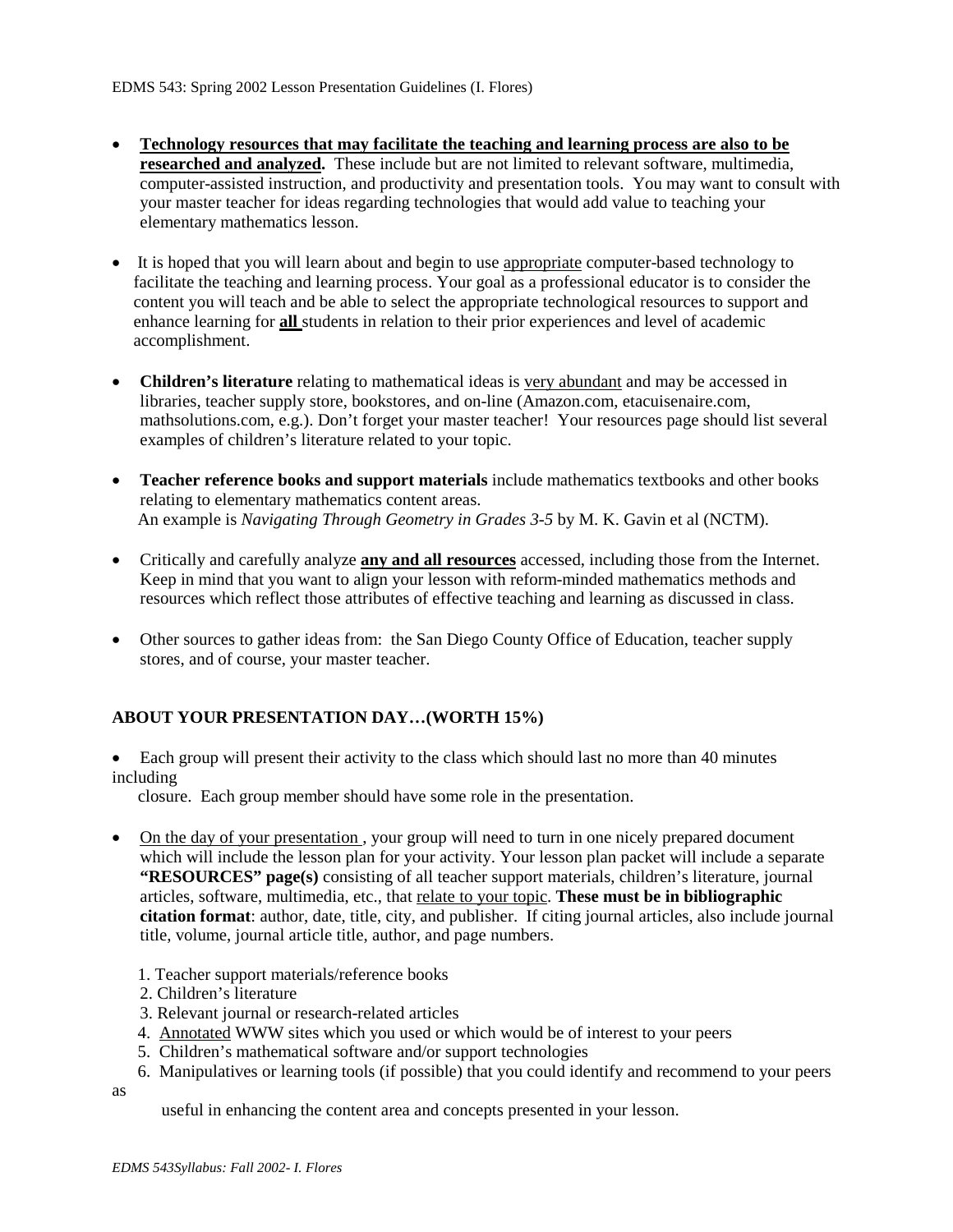3

EDMS 543: Spring 2002 Lesson Presentation Guidelines (I. Flores)

• Include any useful information that you found when researching your topic so that your colleagues can learn from your work ( Do not include duplicated pages from teacher workbooks; rather, provide citations). If each group prepares a packet of materials that is filled with important information, and

### we

 share that information in class, then you will each have a wealth of information on some of the important mathematical topics for use when you teach! Your support materials must be complete enough to support replication of the lesson you present.

# **Grades:**

In this assignment, which will be worth 35% of the total grade for the course, I am as interested in the process your group goes through as much as the final product. I really want this to be an opportunity for you to learn and grapple with such things as where to go for mathematics resources, how to prepare lesson plans and what to consider when writing a lesson plan, the challenges of teaching your mathematics lesson, etc**. The 5-point grading rubric for this assignment will be based on the degree that the following criteria are met:**

- 1. Your lesson plan and activity should reflect reform-minded teaching and learning methods whereby **all** children learn mathematical concepts and procedures with understanding, and reflect and communicate their knowledge as they engage in interesting and problematic tasks. In addition, your lesson must adhere to The California Mathematics Content Standards. The California standards addressed by your lesson plan and activity should be listed by number and annotation in your lesson plan.
- 2. A complete, detailed, informative lesson plan packet which should specify grade level, content area, state specific goals, learning objectives, time frame, materials used, activity procedures, provide for closure or debriefing, and assessment methods. In addition, all resource components must be included as discussed above.
- 3. **The lesson plan should follow SDAIE methods of instruction, including accommodation for cultural and linguistic diversity (second language learners) as well as special needs learners (learning and physically challenged students as well as GATE students). You lesson plan should**

### **provide for differentiated teaching strategies to meet the mathematical needs of special populations.**

4. A clear presentation of the lesson plan which **focuses on children's mathematical thinking wherein**

 they can build new mathematical knowledge through problem solving, provide rationales for their solutions, make connections among and between mathematical ideas, and eventually are able to apply and generalize what they have learned to new situations.

5. A plan for student assessment/evaluation must be included in your activity and lesson plan. Be specific

as to how you will determine that each student has "arrived" to his/her intended destination--your goals and objectives for them in the lesson. You should also include formative (ongoing) assessment during your activity/lesson. Therefore, both formative and summative assessment methods must be included in your activity and lesson plan.

**Your lesson should be creative and unique, should make good use of what we know about how students think (within the context of your chosen topic), is grade appropriate, is well thought out and prepared, is sensitive to the needs of** all **students, and reflects reformminded teaching methods. This is a time for you to try things out and to make mistakes in the execution of your lesson plan activity. Your classmates may provide you with feedback for your information only.**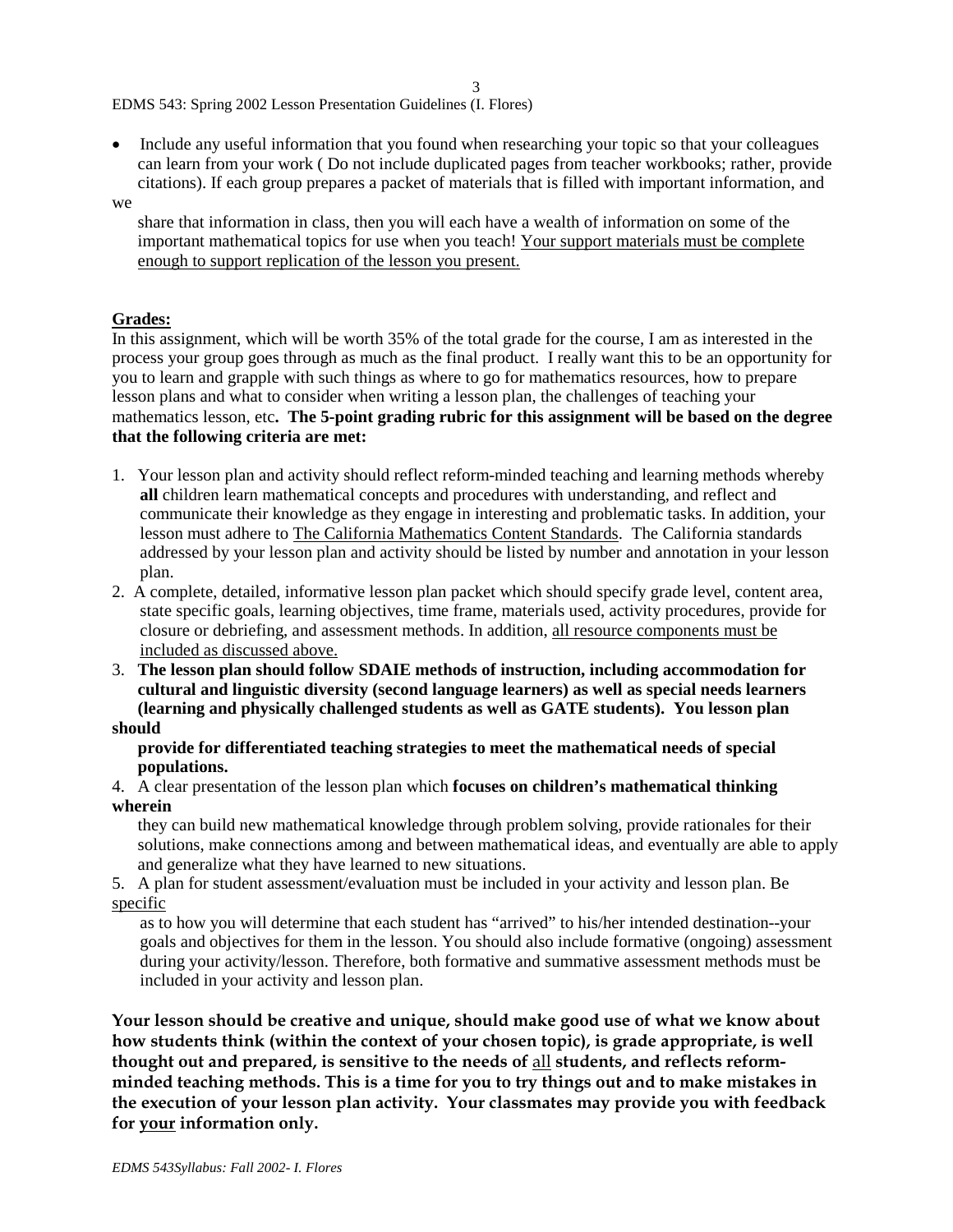# \*\* YOUR PRESENTATION IS DUE THE DATE THAT THE INTERVIEW FOR THAT TOPIC IS DUE (REFER TO SYLLABUS)

EDMS 543: Spring 2002 Lesson Presentation Guidelines

## **Lesson Presentation Scoring Template EDMS 543 NOTE: See assignment sheet for details**

4

**Presenters:**

**Date: Grade:**

**Start Time: End Time:**

**General Comments**

# **Scoring Rubric**

| <b>Score</b> |    | <b>Scoring Element</b>                                                         |
|--------------|----|--------------------------------------------------------------------------------|
|              | А. | <b>Mathematics Reform in Alignment with CA Mathematics Content Standards -</b> |
|              | В. | <b>Support Materials and Lesson Plan -</b>                                     |
|              | C. | Diversity -                                                                    |
|              | D. | <b>Student Thinking -</b>                                                      |
|              |    | <b>Assessment -</b>                                                            |

# **Document Check**

- **1. Lesson Plan**
- **2. Resources**
- **3. Children's Literature**
- **4. Internet Resources and Use of Technology –**

# **Commendations/Recommendations**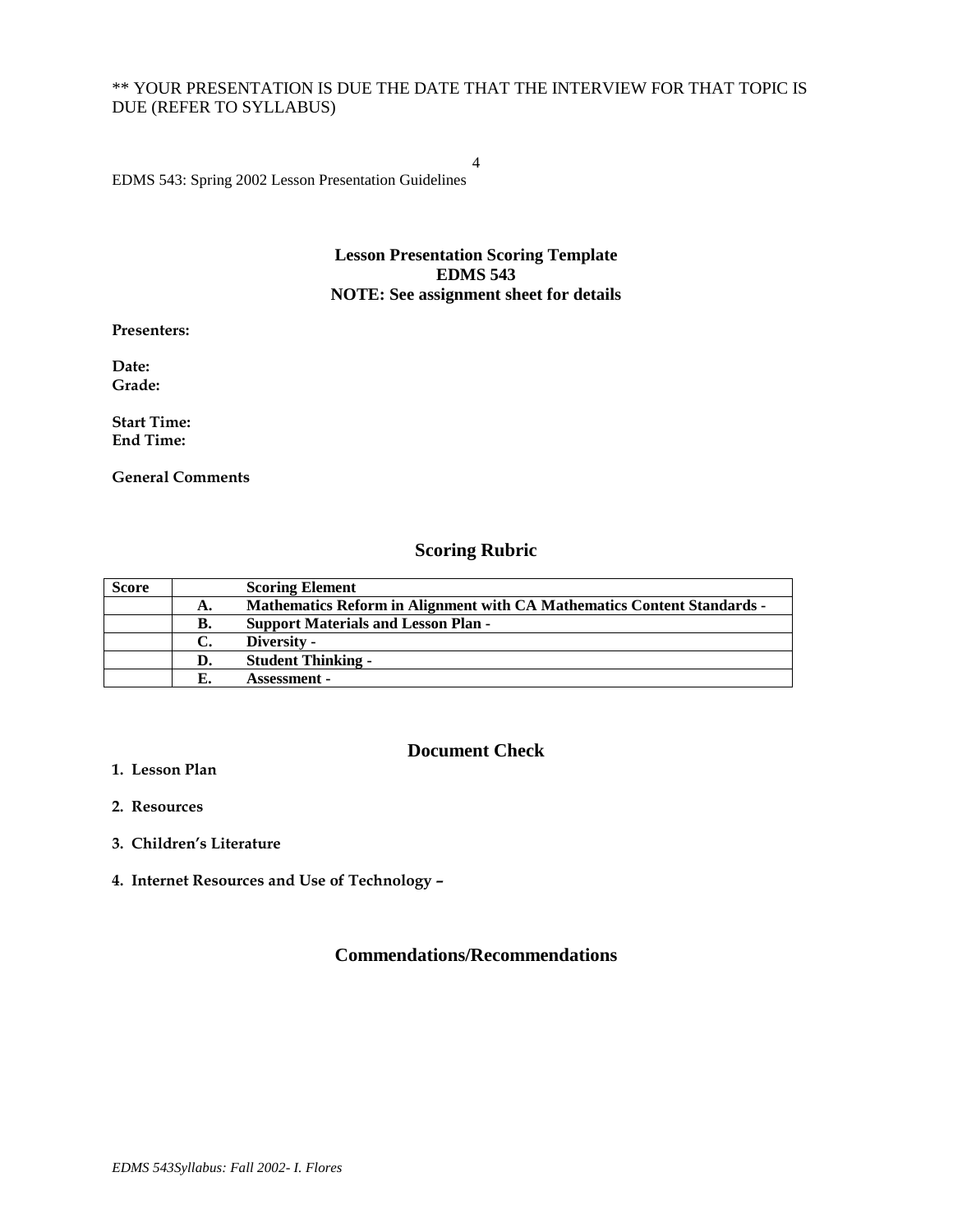# **Curriculum Review Assignment** EDMS 543

| <b>Nearly</b>             |                       |                      |                                    |                      |
|---------------------------|-----------------------|----------------------|------------------------------------|----------------------|
|                           | <b>Developing</b>     | <b>Meets</b>         | <b>Meets</b>                       | <b>Exceeds</b>       |
| <b>TPE 1, 1a</b>          | Candidate's           | Candidate's          | Candidate's                        | Candidate's          |
| Subject Specific          | analysis of the       | analysis of the      | analysis of the<br>analysis of the |                      |
| Pedagogical skills        | curriculum will       | curriculum will      | curriculum will                    | curriculum will      |
| for MS Teaching           | demonstrate little to | demonstrate some     | demonstrate                        | demonstrate          |
| Assignment                | no understanding of   | understanding of     | considerable                       | exceptional          |
| (Teaching                 | how to teach the      | how to teach the     | understanding of                   | understanding of     |
| Mathematics in a          | state adopted         | state adopted        | how to teach the                   | how to teach the     |
| MS Assignment)            | academic content      | academic content     | state adopted                      | state adopted        |
|                           | standard in           | standard in          | academic content                   | academic content     |
|                           | mathematics.          | mathematics.         | standard in                        | standard in          |
|                           |                       |                      | mathematics.                       | mathematics.         |
| TPE <sub>4</sub>          | Candidate's           | Candidate's          | Candidate's                        | Candidate's          |
| <b>Making Content</b>     | analysis of the       | analysis of the      | analysis of the                    | analysis of the      |
| Accessible                | curriculum will       | curriculum will      | curriculum will                    | curriculum will      |
|                           | demonstrate little to | demonstrate some     | demonstrate                        | demonstrate          |
|                           | no understanding in   | understanding in     | considerable                       | exceptional          |
|                           | the use of            | the use of           | understanding in                   | understanding in     |
|                           | pedagogical           | pedagogical          | the use of                         | the use of           |
|                           | strategies that will  | strategies that will | pedagogical                        | pedagogical          |
|                           | provide all students  | provide all students | strategies that will               | strategies that will |
|                           | access to the         | access to the        | provide all students               | provide all students |
|                           | mathematics           | mathematics          | access to the                      | access to the        |
|                           | curriculum.           | curriculum           | mathematics                        | mathematics          |
|                           |                       |                      | curriculum                         | curriculum           |
| TPE 6, 6a, 6b             | Candidate's           | Candidate's          | Candidate's                        | Candidates's         |
| Developmentally           | analysis of the       | analysis of the      | analysis of the                    | analysis of the      |
| Appropriate               | curriculum will       | curriculum will      | curriculum will                    | curriculum will      |
| <b>Teaching Practices</b> | demonstrate little to | demonstrate some     | demonstrate<br>demonstrate         |                      |
| in Grades K-3 $& 4-8$     | no understanding in   | understanding in     | considerable                       | exceptional          |
|                           | the use of            | the use of           | understanding in                   | understanding in     |
|                           | developmentally       | developmentally      | the use of                         | the use of           |
|                           | appropriate           | appropriate          | developmentally                    | developmentally      |
|                           | teaching practices.   | teaching practices   | appropriate                        | appropriate          |
|                           |                       |                      | teaching practices                 | teaching practices   |

Secondary TPE's for this Assignment

 $\triangleright$  TPE 9 – Instructional Planning

 $\triangleright$  TPE 10 – Instructional Time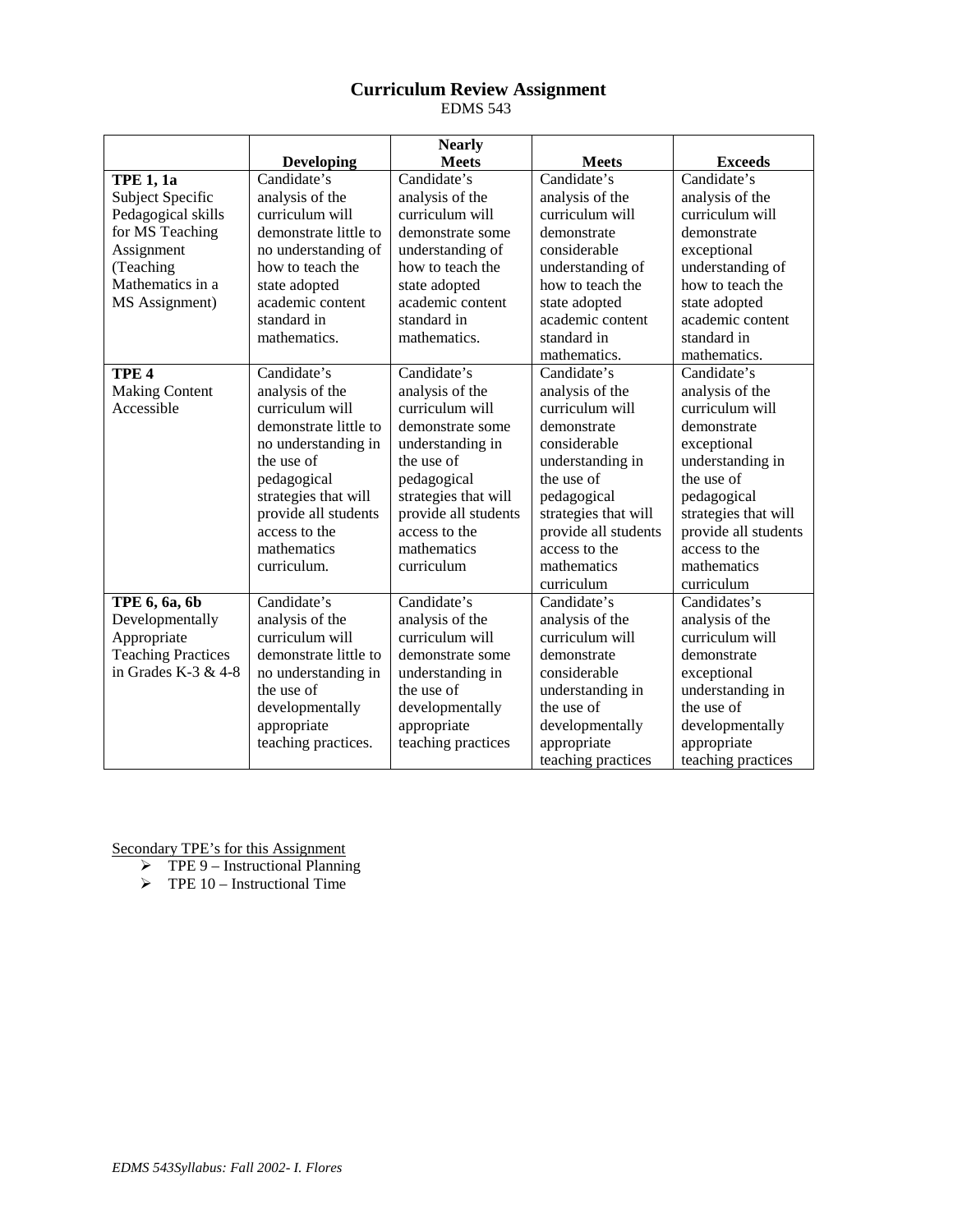# **Lesson Presentation Assignment** EDMS 543

|                         |                      | <b>Nearly</b>        |                             |                      |
|-------------------------|----------------------|----------------------|-----------------------------|----------------------|
|                         | <b>Developing</b>    | <b>Meets</b>         | <b>Meets</b>                | <b>Exceeds</b>       |
| <b>TPE 1, 1a</b>        | Candidates' lesson   | Candidates' lesson   | Candidates' lesson          | Candidates' lesson   |
| <b>Subject Specific</b> | plan and             | plan and             | plan and                    | plan and             |
| Pedagogical skills      | presentation         | presentation         | presentation                | presentation         |
| for MS Teaching         | demonstrates little  | demonstrates some    | demonstrates                | demonstrates         |
| Assignment              | to no understanding  | understanding of     | considerable                | exceptional          |
| (Teaching               | of how to teach the  | how to teach the     | understanding of            | understanding of     |
| Mathematics in a        | state adopted        | state adopted        | how to teach the            | how to teach the     |
| Multiple Subject        | academic content     | academic content     | state adopted               | state adopted        |
| Assignment)             | standard in          | standard in          | academic content            | academic content     |
|                         | mathematics          | mathematics          | standard in                 | standard in          |
|                         |                      |                      | mathematics                 | mathematics          |
| TPE <sub>4</sub>        | Candidates' lesson   | Candidates' lesson   | Candidates' lesson          | Candidates' lesson   |
| <b>Making Content</b>   | plan and             | plan and             | plan and                    | plan and             |
| Accessible              | presentation will    | presentation will    | presentation will           | presentation will    |
|                         | demonstrate little   | demonstrate some     | demonstrate                 | demonstrate          |
|                         | to no understanding  | understanding in     | considerable                | exceptional          |
|                         | in the use of        | the use of           | understanding in            | understanding in     |
|                         | pedagogical          | pedagogical          | the use of                  | the use of           |
|                         | strategies that will | strategies that will | pedagogical                 | pedagogical          |
|                         | provide all students | provide all students | strategies that will        | strategies that will |
|                         | access to the        | access to the        | provide all students        | provide all students |
|                         | mathematics          | mathematics          | access to the               | access to the        |
|                         | curriculum           | curriculum           | mathematics                 | mathematics          |
|                         |                      |                      | curriculum                  | curriculum           |
| TPE 6, 6a, 6b           | Candidates' lesson   | Candidates' lesson   | Candidates' lesson          | Candidates' lesson   |
| Developmentally         | plan and             | plan and             | plan and                    | plan and             |
| Appropriate             | presentation will    | presentation will    | presentation will           | presentation will    |
| Teaching                | demonstrate little   | demonstrate some     | demonstrate<br>demonstrate  |                      |
| Practices - Grades      | to no understanding  | understanding in     | considerable<br>exceptional |                      |
| K-3 & 4-8               | in the use of        | the use of           | understanding in            | understanding in     |
|                         | developmentally      | developmentally      | the use of                  | the use of           |
|                         | appropriate          | appropriate          | developmentally             | developmentally      |
|                         | teaching practices.  | teaching practices.  | appropriate                 | appropriate          |
|                         |                      |                      | teaching practices.         | teaching practices.  |

Secondary TPE's for this Assignment

- TPE 2 Monitoring Student Learning During Instruction
- $\triangleright$  TPE 5 Student Engagement
- $\triangleright$  TPE 9 Instructional Planning
- $\triangleright$  TPE 10 Instructional Time
- $\triangleright$  TPE 11 Social Environment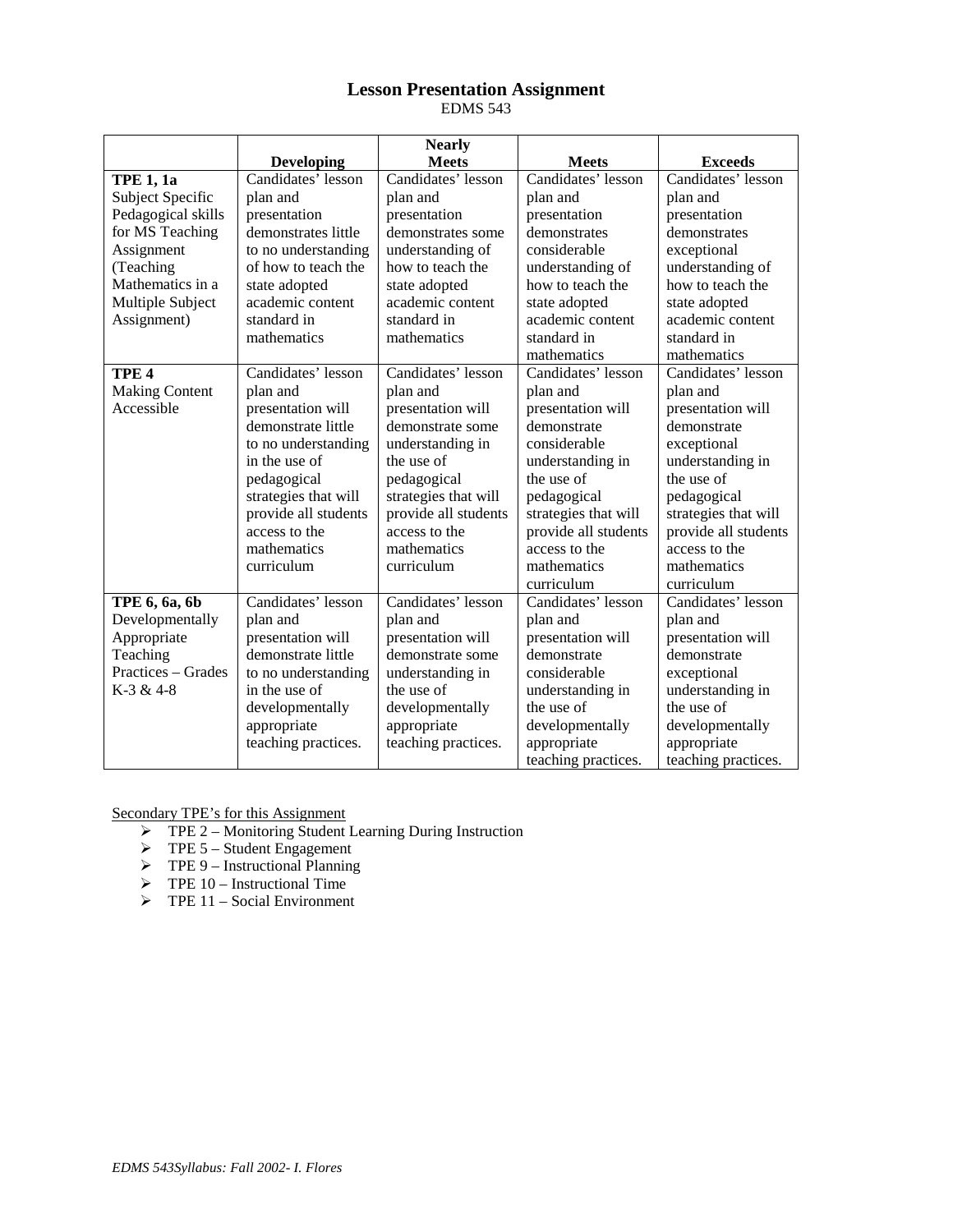# **Lesson Resources Assignment** EDMS 543

|                       |                    | <b>Nearly</b>      |                    |                    |
|-----------------------|--------------------|--------------------|--------------------|--------------------|
|                       | <b>Developing</b>  | <b>Meets</b>       | <b>Meets</b>       | <b>Exceeds</b>     |
| TPE <sub>4</sub>      | Candidates'        | Candidates'        | Candidates'        | Candidates'        |
| <b>Making Content</b> | resources and      | resources and      | resources and      | resources and      |
| Accessible            | descriptions will  | descriptions will  | descriptions will  | descriptions will  |
|                       | demonstrate little | demonstrate some   | demonstrate        | demonstrate        |
|                       | to no              | understanding of   | considerable       | exceptional        |
|                       | understanding of   | how instructional  | understanding of   | understanding of   |
|                       | how instructional  | resources can help | how instructional  | how instructional  |
|                       | resources can help | provide all        | resources can help | resources can help |
|                       | provide all        | students with      | provide all        | provide all        |
|                       | students with      | access to a        | students with      | students with      |
|                       | access to a        | balanced and       | access to a        | access to a        |
|                       | balanced and       | comprehensive      | balanced and       | balanced and       |
|                       | comprehensive      | curriculum.        | comprehensive      | comprehensive      |
|                       | curriculum.        |                    | curriculum.        | curriculum.        |

Secondary TPE's for this Assignment

- $\triangleright$  TPE 1a Subject-Specific Pedagogical Skills for MS Teaching Assignments (Teaching Mathematics in a MS Assignment)
- $\triangleright$  TPE 5 Student Engagement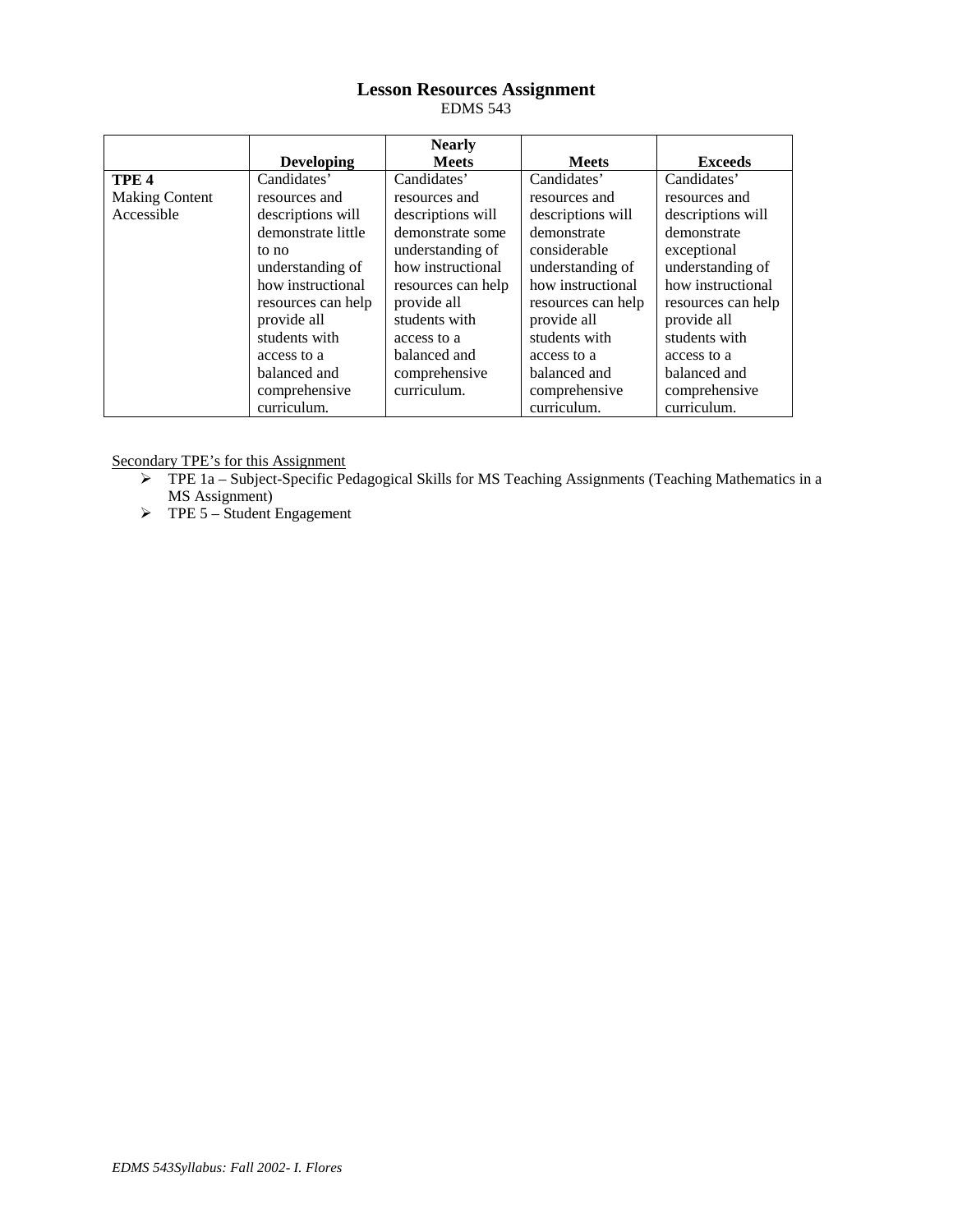# **Student Interview Assignment** EDMS 543

|                         |                           | <b>Nearly</b>         |                           |                           |
|-------------------------|---------------------------|-----------------------|---------------------------|---------------------------|
|                         | <b>Developing</b>         | <b>Meets</b>          | <b>Meets</b>              | <b>Exceeds</b>            |
| <b>TPE 1, 1a</b>        | Candidate's               | Candidate's           | Candidate's               | Candidate's               |
| Subject Specific        | assessment and            | assessment and        | assessment and            | assessment and            |
| Pedagogical             | recommendations           | recommendations       | recommendations           | recommendations           |
| skills for MS           | from the student          | from the student      | from the student          | from the student          |
| Teaching                | interview                 | interview             | interview                 | interview                 |
| Assignment              | demonstrates little to    | demonstrates some     | demonstrates              | demonstrates              |
| (Teaching               | no understanding of       | understanding of how  | considerable              | exceptional               |
| Mathematics in a        | how to teach the state    | to teach the state    | understanding of how      | understanding of how      |
| Multiple Subject        | adopted academic          | adopted academic      | to teach the state        | to teach the state        |
| Assignment)             | content standard in       | content standard in   | adopted academic          | adopted academic          |
|                         | mathematics               | mathematics           | content standard in       | content standard in       |
|                         |                           |                       | mathematics               | mathematics               |
| TPE <sub>2</sub>        | Candidate's               | Candidate's           | Candidate's               | Candidate's               |
| Monitoring              | assessment and            | assessment and        | assessment and            | assessment and            |
| <b>Student Learning</b> | recommendations           | recommendations       | recommendations           | recommendations           |
| During                  | from the student          | from the student      | from the student          | from the student          |
| Instruction             | interview                 | interview             | interview                 | interview                 |
|                         | demonstrates little to    | demonstrates some     | demonstrates              | demonstrates              |
|                         | no understanding of       | understanding of how  | considerable              | exceptional               |
|                         | how to monitor            | to monitor student    | understanding of how      | understanding of how      |
|                         | student learning and      | learning and how to   | to monitor student        | to monitor student        |
|                         | how to effectively        | effectively make use  | learning and how to       | learning and how to       |
|                         | make use of this          | of this information   | effectively make use      | effectively make use      |
|                         | information when          | when teaching.        | of this information       | of this information       |
|                         | teaching.                 |                       | when teaching.            | when teaching.            |
| TPE <sub>3</sub>        | Candidate                 | Candidate             | Candidate                 | Candidate                 |
| Interpretation          | demonstrates little to    | demonstrates some     | demonstrates              | demonstrates              |
| and Use of              | no understanding of       | understanding of how  | considerable              | exceptional               |
| <b>Assessments</b>      | how to effectively        | to effectively assess | understanding of how      | understanding of how      |
|                         | assess students'          | students' content     | to effectively assess     | to effectively assess     |
|                         | content knowledge         | knowledge through     | students' content         | students' content         |
|                         | through the use of        | the use of student    | knowledge through         | knowledge through         |
|                         | student interviews.       | interviews.           | the use of student        | the use of student        |
|                         |                           |                       | interviews.               | interviews.               |
|                         |                           |                       |                           |                           |
| TPE <sub>4</sub>        | Candidate's               | Candidate's           | Candidate's               | Candidate's               |
| <b>Making Content</b>   | recommendations           | recommendations       | recommendations           | recommendations           |
| Accessible              | from the student          | from the student      | from the student          | from the student          |
|                         | interview                 | interview             | interview                 | interview                 |
|                         | demonstrates little to    | demonstrates some     | demonstrates              | demonstrates              |
|                         | no understanding in       | understanding in the  | considerable              | exceptional               |
|                         | the use of                | use of pedagogical    | understanding in the      | understanding in the      |
|                         | pedagogical               | strategies that will  | use of pedagogical        | use of pedagogical        |
|                         | strategies that will      | provide all students  | strategies that will      | strategies that will      |
|                         | provide all students      | access to the         | provide all students      | provide all students      |
|                         | access to the             | mathematics           | access to the             | access to the             |
|                         |                           |                       |                           |                           |
|                         |                           |                       |                           |                           |
|                         | mathematics<br>curriculum | curriculum            | mathematics<br>curriculum | mathematics<br>curriculum |

Secondary TPE's for this Assignment

- $\triangleright$  TPE 5 Student Engagement
- $\triangleright$  TPE 6, 6a, 6b Developmentally Appropriate Practices in Grades K-3 & Grades 4-8.
- $\triangleright$  TPE 8 Learning about Students
- $\triangleright$  TPE 9 Instructional Planning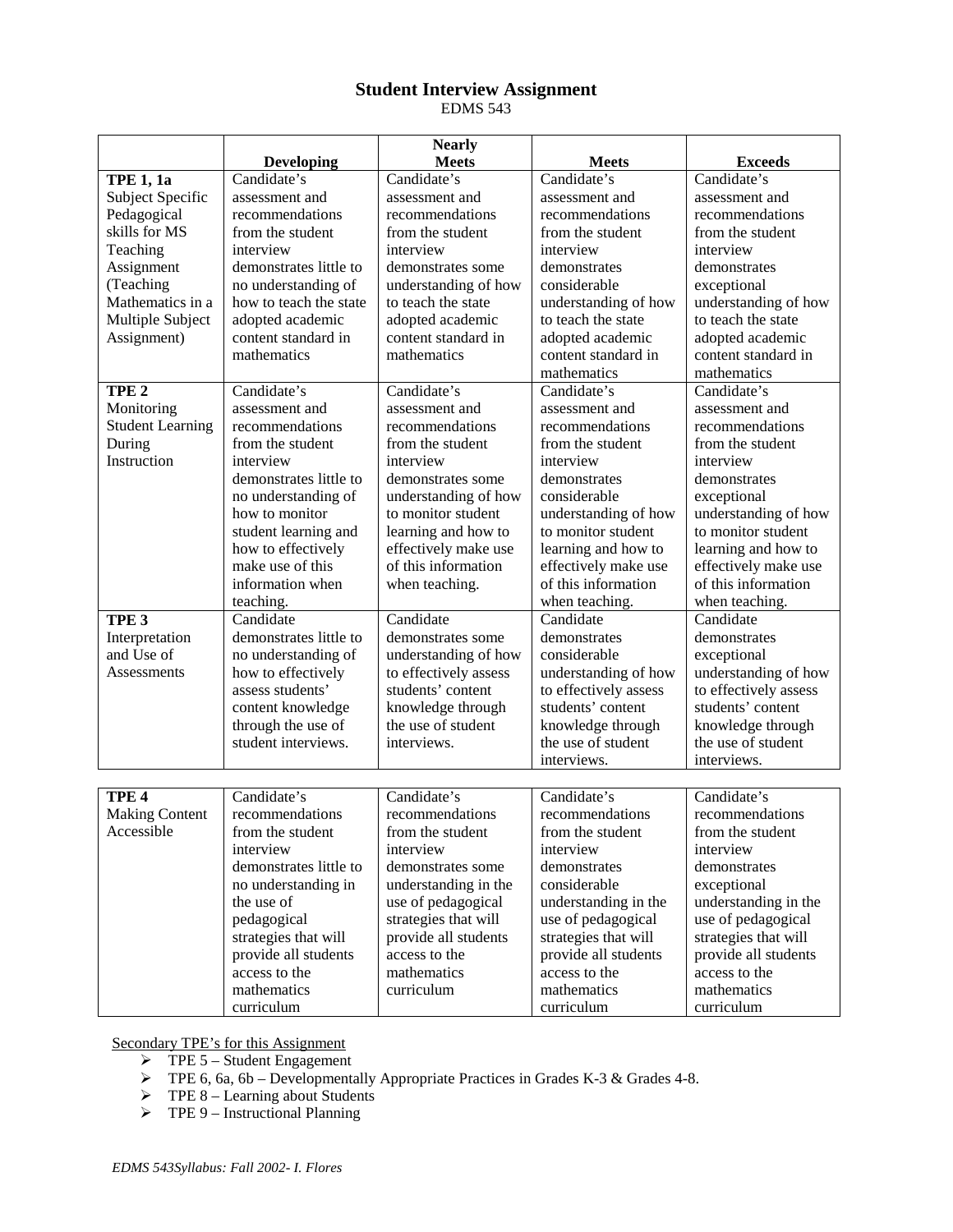| <b>DATE</b> | EDMS 543 COURSE TOPIC(S): TR                                                                                                      | Van De Walle text chapters                            |
|-------------|-----------------------------------------------------------------------------------------------------------------------------------|-------------------------------------------------------|
| 09/03/02    | Course Introduction                                                                                                               |                                                       |
|             | Why do we do mathematics? (Big picture)                                                                                           | 2 - Exploring What It Means                           |
|             | Conceptual vs. procedural knowledge                                                                                               | to do Mathematics                                     |
|             | Characteristics of Effective Classrooms: Overview of Instructional<br>Practices                                                   | 22 -Planning for Effective<br>Instruction             |
| 09/05/02    | Developing understanding-How do kids learn?                                                                                       | 3 -Developing Understanding                           |
|             | Teaching through problem solving                                                                                                  | in Mathematics                                        |
|             | Discussion of Cognitively Guided Instruction                                                                                      | 4 -Teaching Through                                   |
|             |                                                                                                                                   | Problem Solving                                       |
| 09/10/02    | Interviews                                                                                                                        | 5 -Building Assessment into                           |
|             | Assessment – Discussion in terms of how kids learn through problem                                                                | Instruction                                           |
|             | solving development                                                                                                               |                                                       |
| 09/12/02    | Mathematics Content Standards for California Public Schools                                                                       | This document is available on:                        |
|             | Group presentations of assigned standards<br>CA Mathematics Standards Star Test Blueprint                                         | http://www.cde.ca.gov/standards/                      |
| 09/17/02    | Special Populations: Creating Inclusive Classrooms                                                                                | 23 - Teaching All Children                            |
|             | Multiple Representations and meeting the needs of all students                                                                    | Mathematics                                           |
| 09/19/02    | Number Sense I:                                                                                                                   | 6 - Developing Early Number                           |
|             | What it means and how we can help children develop it.                                                                            | Concepts and Number Sense                             |
|             |                                                                                                                                   |                                                       |
| 09/24/02    | Number Sense II:                                                                                                                  | 7 -Developing Meanings for the                        |
|             | Classification of word problems for addition, subtraction,                                                                        | Operations                                            |
|             | multiplication, and division.                                                                                                     |                                                       |
|             | How all children can construct efficient mental tools for fact mastery.                                                           | 8 – Helping Children Master the<br><b>Basic Facts</b> |
| 09/26/02    | Number Sense III:                                                                                                                 | 9 - Whole-Number Place-Value                          |
|             | Developing understanding of place value                                                                                           | Development                                           |
|             | <b>Place Value Interviews due</b>                                                                                                 |                                                       |
| 10/01/02    | Number Sense IV:                                                                                                                  | 10 - Strategies for Whole                             |
|             | Developing flexible methods of computation, mental strategies, and                                                                | <b>Number Computation</b>                             |
|             | estimation.                                                                                                                       | 11 - Number Sense and                                 |
|             | Building estimation skills                                                                                                        | <b>Estimation with Whole</b><br>Numbers               |
| 10/03/02    | <b>Addition/Subtraction OR Multiplication/Division Interviews due</b><br>Fractions I:                                             |                                                       |
|             | Constructing understanding of fractions                                                                                           | 12 -Developing Fraction<br>Concepts                   |
|             | Extending whole number computation methods to fraction computation                                                                | 13 - Computation with Fractions                       |
| 10/08/02    | Fractions II:                                                                                                                     | 14 - Decimal and Percent                              |
|             | Decimals and Percents                                                                                                             | Concepts and Decimal                                  |
|             | Developing proportional reasoning                                                                                                 | Computation                                           |
|             |                                                                                                                                   | 15 - Developing Concepts of                           |
|             | Fraction classroom presentation and interviews due                                                                                | Ratio/Proportion)                                     |
| 10/10/02    | Measurement - Customary and metric system                                                                                         |                                                       |
|             | Measurement classroom presentation and measurement interviews                                                                     | 16 -Developing Measurement<br>Concepts                |
|             | due                                                                                                                               |                                                       |
| 10/15/02    | Geometry – Developing geometric reasoning and spatial sense                                                                       | 17 - Geometric Thinking and                           |
|             | Geometry classroom presentation and interviews due                                                                                | Geometric Concepts                                    |
|             |                                                                                                                                   |                                                       |
| 10/17/02    | Probability & Data Analysis - Developing meaningful experiences in                                                                | 18 - Exploring Concepts of                            |
|             | gathering and displaying statistical data.                                                                                        | Probability and Data                                  |
|             | Exploring concepts of chance, simple and independent events.<br>Probability & Data Analysis classroom presentation and interviews | Analysis                                              |
| 10/22/02    | Algebraic Reasoning and Function - Exploring patterns, variables, and                                                             | 19- Algebraic Reasoning                               |
|             | equations. Developing function concepts.                                                                                          | $20 -$ Exploring Functions                            |
|             | Algebra classroom presentation and interviews due.                                                                                |                                                       |
| 10/24/02    | Technology - This competency will be infused throughout the course.                                                               | 24 – Technology and School                            |
|             | Use this chapter as an ongoing reference.                                                                                         | Mathematics                                           |
| <b>DATE</b> | <b>EDMS 543 COURSE TOPIC(S): MW</b>                                                                                               | Van De Walle text chapters                            |
| 09/04/02    | Course Introduction                                                                                                               |                                                       |